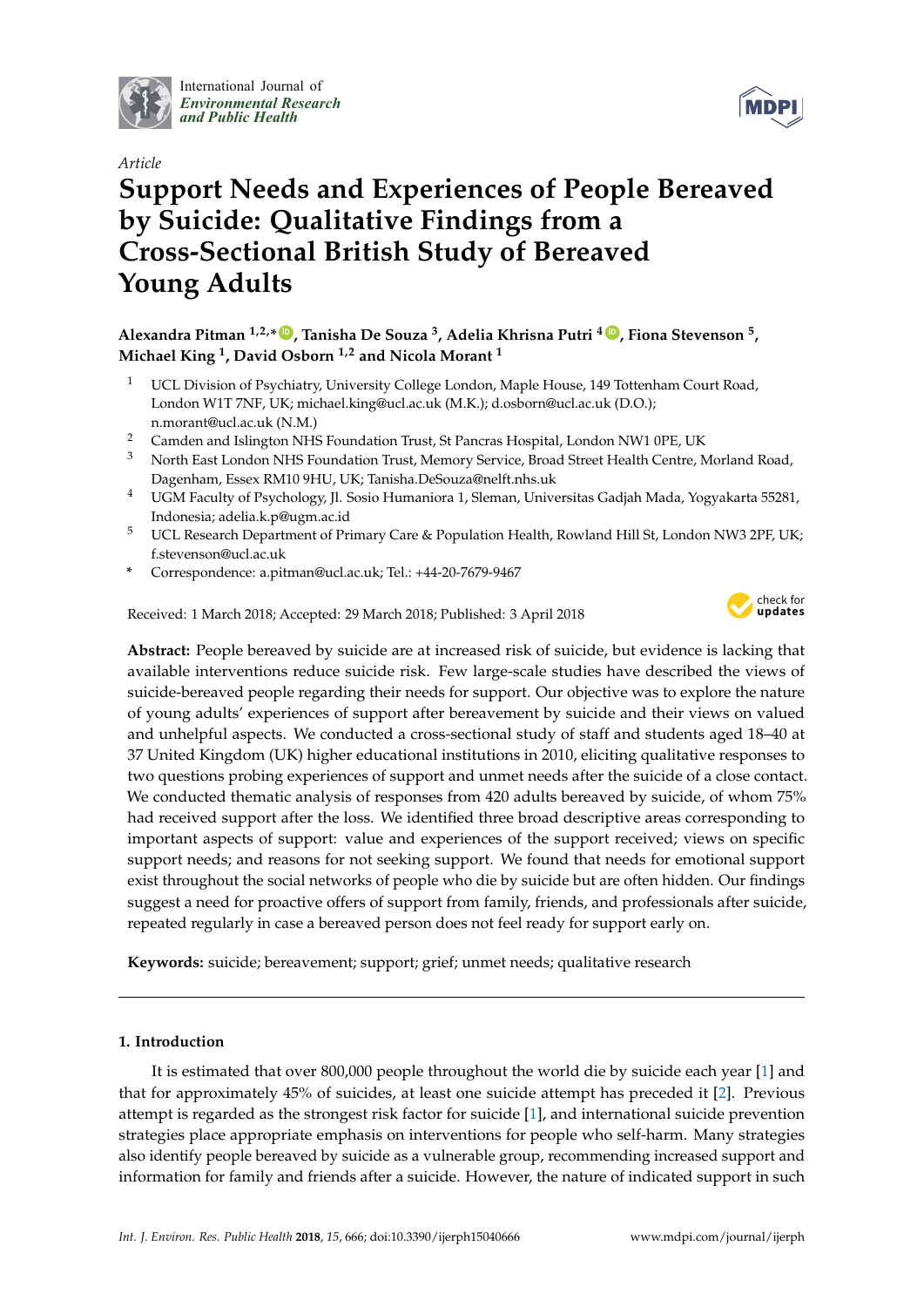recommendations remains unclear due to the lack of evidence for acceptability and effectiveness in reducing risk of suicide-related outcomes [\[3\]](#page-18-2). In England, a lack of progress in implementing support for families bereaved by suicide has been acknowledged [\[4\]](#page-18-3), and there is also a need to address this internationally to reduce the risk of further suicides [\[5\]](#page-18-4).

The inclusion of people bereaved by suicide in suicide prevention strategies is based on strong evidence from population registries that suicide risk is elevated in suicide-bereaved spouses [\[6,](#page-18-5)[7\]](#page-18-6), particularly men [\[6\]](#page-18-5), and mothers [\[8\]](#page-18-7). Suicide bereavement is also associated with other adverse outcomes [\[9\]](#page-18-8), including an increased risk of suicide attempt [\[10\]](#page-18-9), drop-out from a college course or job [\[10\]](#page-18-9), poor social functioning [\[10\]](#page-18-9), and high levels of stigma, shame, guilt, and feelings of responsibility [\[11\]](#page-18-10). Survey findings suggest that 60 people are deeply affected by each suicide death [\[12\]](#page-18-11) but estimates are as high as 135 [\[13\]](#page-18-12). The lifetime prevalence of losing a close friend or relative to suicide is estimated at 22%, with 4% past-year prevalence [\[14\]](#page-19-0). In one United States (US) survey, 51% of people in a general population sample were acquainted with one or more people who had died by suicide, and 35% of these people experienced moderate to extreme emotional distress following these deaths, even up to 14 years after the loss [\[15\]](#page-19-1). Whilst not all those who experience a close contact's suicide will perceive negative health effects, evidence points towards a continuum of effects, in which perceptions of closeness to the deceased predict the likelihood of developing mental health problems after the loss [\[16,](#page-19-2)[17\]](#page-19-3).

It has been suggested that poor mental health outcomes after suicide bereavement may be related to the lack of support reported after suicide loss [\[18\]](#page-19-4), with stigma implicated as one of the barriers to seeking or being offered help [\[19\]](#page-19-5). Quantitative survey work shows that one in four people bereaved by suicide receive no support after the death [\[20\]](#page-19-6). They are also significantly less likely to receive informal support after the loss than those bereaved by other causes of sudden death and significantly more likely to experience delays in receiving any support [\[20\]](#page-19-6). However, few studies have elicited the accounts of people bereaved by suicide in relation to their support needs and experiences [\[5,](#page-18-4)[21\]](#page-19-7). Qualitative accounts from bereaved people suggest that responses by agencies are often insensitive and not aligned with the needs of families affected by suicide [\[22\]](#page-19-8). For their own part, general practitioners (GP) report a lack of training and confidence in how to respond after suicide, despite bereaved people viewing their GP as a key source of support [\[23](#page-19-9)[,24\]](#page-19-10).

There is a need to better understand what is perceived to be helpful and unhelpful after suicide bereavement, both to develop appropriate interventions and to improve the responses of professionals and the public in the aftermath of suicide. Our objective was to elicit the views of a national sample of young adults bereaved by the suicide of a close friend or relative, to explore the nature of their experiences of bereavement support and their suggestions regarding appropriate support provision.

# <span id="page-1-0"></span>**2. Materials and Methods**

#### *2.1. Procedures*

To collect data on the bereavement experiences of young adults, the age group of greatest policy interest at the time of designing the study [\[25\]](#page-19-11), we invited all adults aged 18–40 who were working or studying at United Kingdom (UK) higher education institutions (HEIs) to participate in a closed, online study about sudden bereavement: the UCL Bereavement Study. This upper age limit was higher than the age limit of 24 used by the WHO for young adults [\[26\]](#page-19-12) to avoid collecting only recent experiences of young bereaved adults.

As described previously [\[10\]](#page-18-9), we sampled via the email systems of large institutions as a means of accessing hard-to-reach groups, particularly men. This avoided the biases associated with recruiting a help-seeking sample [\[27\]](#page-19-13), such as a bereavement support group. Our approach offered unique access to a large, varied but defined sample of young adults, including those at universities and agricultural, art, and drama colleges (all listed under acknowledgements).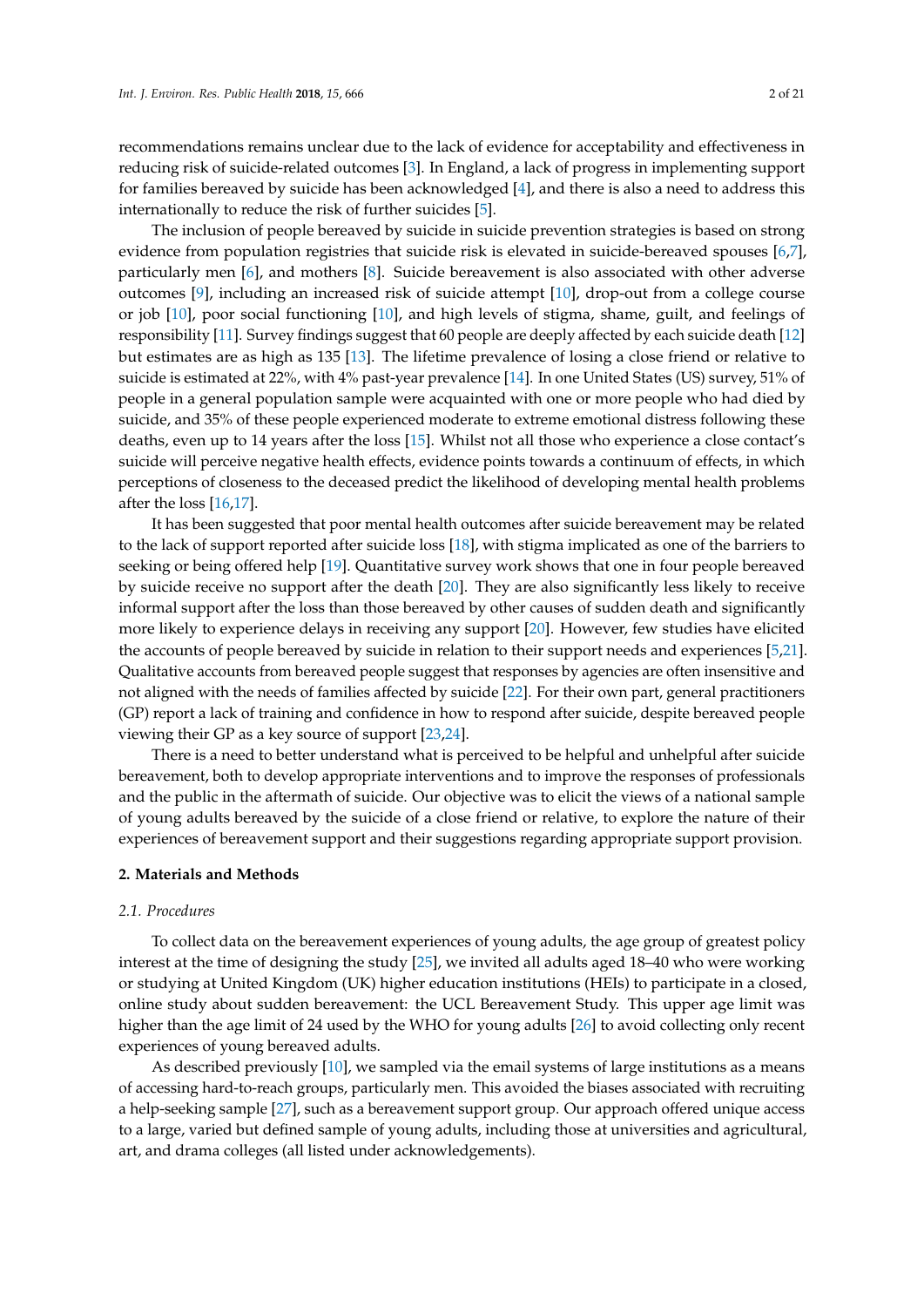Recruitment took place in 2010. We invited all 164 HEIs in the UK in 2010 to participate. Over 20% (37/164) agreed to take part, with a higher response (40%) from the group of universities characterised by higher research income. All 659,572 staff and students in this sampling frame received an individual email inviting them to take part in a survey of "the impact of sudden bereavement on young adults", including an embedded survey link. Ten HEIs varied this approach by emailing students only, including the invitation within their weekly newsletter email, or advertising it on the intranet.

# *2.2. Inclusion Criteria*

Inclusion criteria were: adults aged 18–40 who, since the age of ten, had experienced sudden bereavement of a close friend or relative. We excluded early childhood bereavements to minimise recall bias and focus on exploring adult cognitive processing of life events (age 10 is the threshold for criminal responsibility in England and Wales). We defined a close contact as "a relative or friend who mattered to you, and from whom you were able to obtain support, either emotional or practical". This wide definition permitted inclusion of the 'hidden bereaved' (i.e., secret relationships, people at the fringes of the deceased's social networks, people who hid their grief, etc.), and all those in the deceased's social networks. We operationalised sudden bereavement as "a death that could not have been predicted at that time and which occurred suddenly or within a matter of days". We ascertained exposure status using responses to the question: "Since you were aged 10 have you experienced a sudden bereavement of someone close to you due to any of the following: (a) sudden natural death (e.g., cardiac arrest, epileptic seizure, stroke); (b) sudden unnatural death (e.g., road crash, murder or manslaughter, work accident); (c) suicide?" We relied on the respondents' subjective definition of cause, rather than the coroner's verdict or death certificate, as our exposure of interest was perception of bereavement type.

#### *2.3. Materials*

An online questionnaire [\[10\]](#page-18-9) was designed by Alexandra Pitman, Fiona Stevenson, David Osborn, and Michael King We consulted a group of young bereaved adults and bereavement counsellors, who suggested which domains to cover and advised on wording, and we piloted the questionnaire nationally [\[10\]](#page-18-9).

Following 119 fixed-response questions eliciting quantitative data on socio-demographic and clinical characteristics, 20 open questions probed specific dimensions of the impact of bereavement. Of these, two explored the experiences of help received after the death:

"*What are your views on any help you were offered or not offered? In your response you may wish to comment on:*

- *how helpful or unhelpful any support was*
- *what help you wish you had been offered and at what stage*
- *why certain people did not offer their support"*

"*After the death did it feel as though support was available to other people close to that person but not to yourself? For example this may have been because:*

- *you hid your grief*
- *others were not aware that you had a close relationship with this person*
- *the support you wanted was not available"*

There was no upper word limit on free-text responses. The respondents were invited to give as much or as little detail as they wished or to skip the question.

#### *2.4. Ethics*

Information provided to the participants explained that the study was being conducted by a UCL research team, including psychiatrists (Alexandra Pitman, David Osborn, and Michael King) and a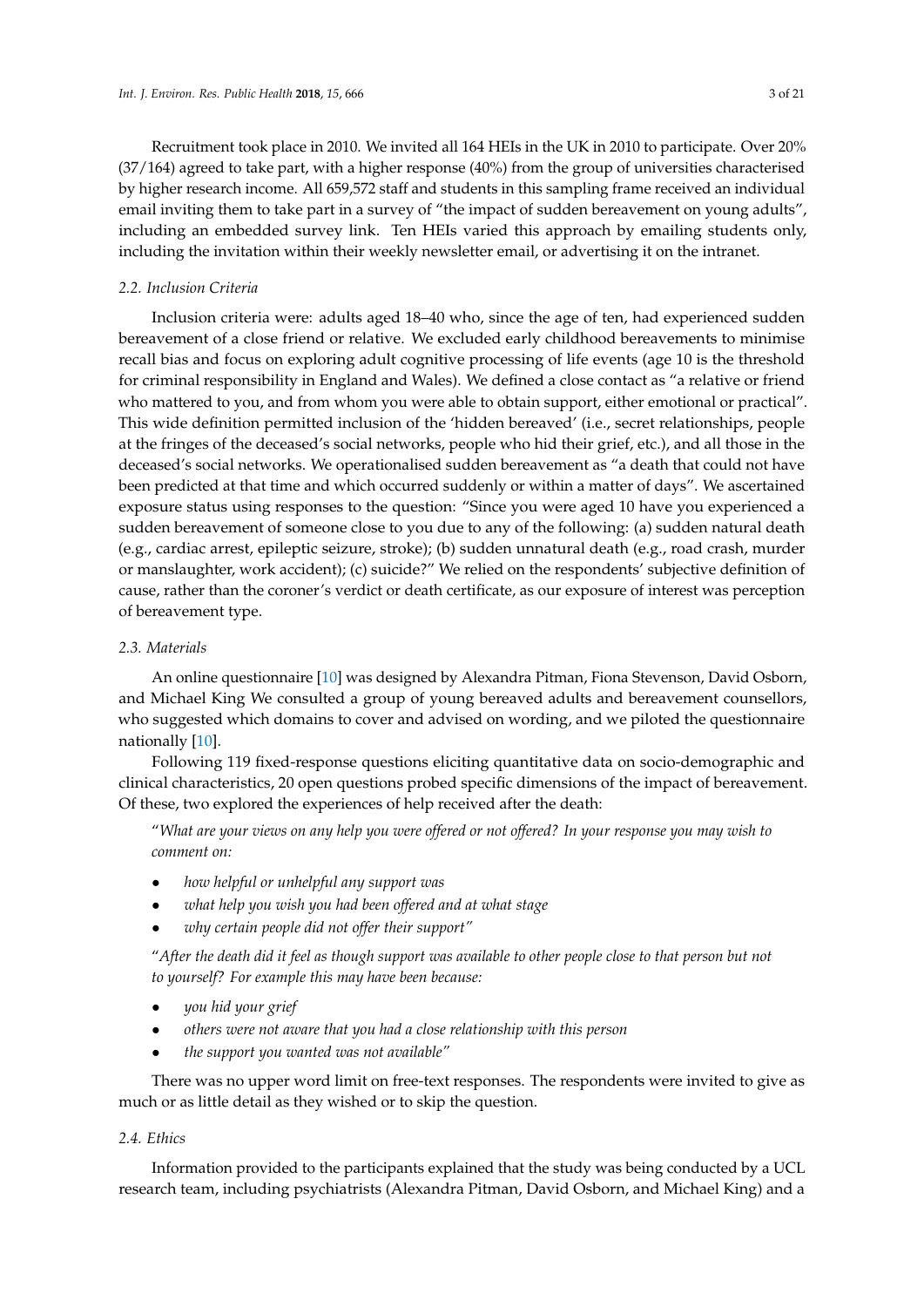medical sociologist (Fiona Stevenson), and that data would be anonymised and handled in accordance with data protection legislation. All the participants provided online informed consent. The study protocol was approved by the UCL Research Ethics Committee in 2010 (reference: 1975/002).

#### *2.5. Data Analysis*

We imported responses to the two questions into Microsoft Excel, which allowed us to organize, review, and code large volumes of paired qualitative data.

We used thematic analysis [\[28\]](#page-19-14) to analyse free-text responses to the two questions on experiences of support, restricting our analysis to the respondents bereaved by suicide. Analysis was conducted collaboratively (by Tanisha De Souza, Adelia Khrisna Putri, Alexandra Pitman, and Nicola Morant) with the support of Microsoft Excel. After independent data familiarisation and discussions about emergent codes, the first 100 responses were coded independently by two members of the team (Tanisha De Souza and Adelia Khrisna Putri) and compared for consistency of coding. Discrepancies were resolved through team discussions, and further amendments to the coding framework were made. Tanisha De Souza then coded the full dataset, with regular team discussions of successive coding frameworks to clarify the organization and conceptual meanings of themes within higher-order categories. We reviewed the data against our final coding framework to validate our analysis. We reported our findings following COREQ guidelines [\[29\]](#page-19-15).

To present descriptive characteristics, we used Stata version 12 (StataCorp., College Station, TX, USA), comparing characteristics for the qualitative sample with those for the wider quantitative sample of suicide-bereaved adults.

The dataset generated and analysed in the current study is not publicly available due to the risk of identifying the participants. Requests to analyse these data should be made to the corresponding author, subject to honorary contract status approval in the UCL Division of Psychiatry.

#### <span id="page-3-0"></span>**3. Results**

#### *3.1. Sample Characteristics*

Of the estimated 659,572 bereaved and non-bereaved people receiving the email invitation, 5085 people responded to the questionnaire by clicking on the survey link, and 4630 (91%) consented to participate in the online study. An overall response rate could not be accurately measured, as the precise denominator of people bereaved by suicide in the UK is not obtainable using routine data or survey methods. Of the 3432 participants meeting the inclusion criteria, a total of 614 people had been bereaved by suicide. We analysed data for the 420 (68%) suicide-bereaved individuals who provided responses to one (*n* = 121) or both (*n* = 299) of the two questions on experiences of support.

This sample of 420 respondents was predominantly female (83%) and of white ethnicity (92%) with a mean age of 25.4 (standard deviation  $= 6.1$ ), and the sample was balanced between those bereaved by a relative (49%) *versus* non-relative (51%). Over half (61%) had attained degree-level qualifications, and 62% were classified as social classes 1 or 2. These characteristics did not differ substantially from those of our larger sample of total survey respondents (see Table [1\)](#page-4-0).

In their quantitative responses the majority of respondents (75%) reported having received any kind of bereavement support, most commonly informally from friends or family (62%). Most (86%) had found the support valuable in coping with grief, although many of the comments indicated a desire for more support. Almost half (41%) of the respondents who reported support had received it 'formally' from a professional, most commonly a healthcare practitioner, therapist, or counsellor in the statutory, private, or voluntary sector (see Table [2\)](#page-5-0).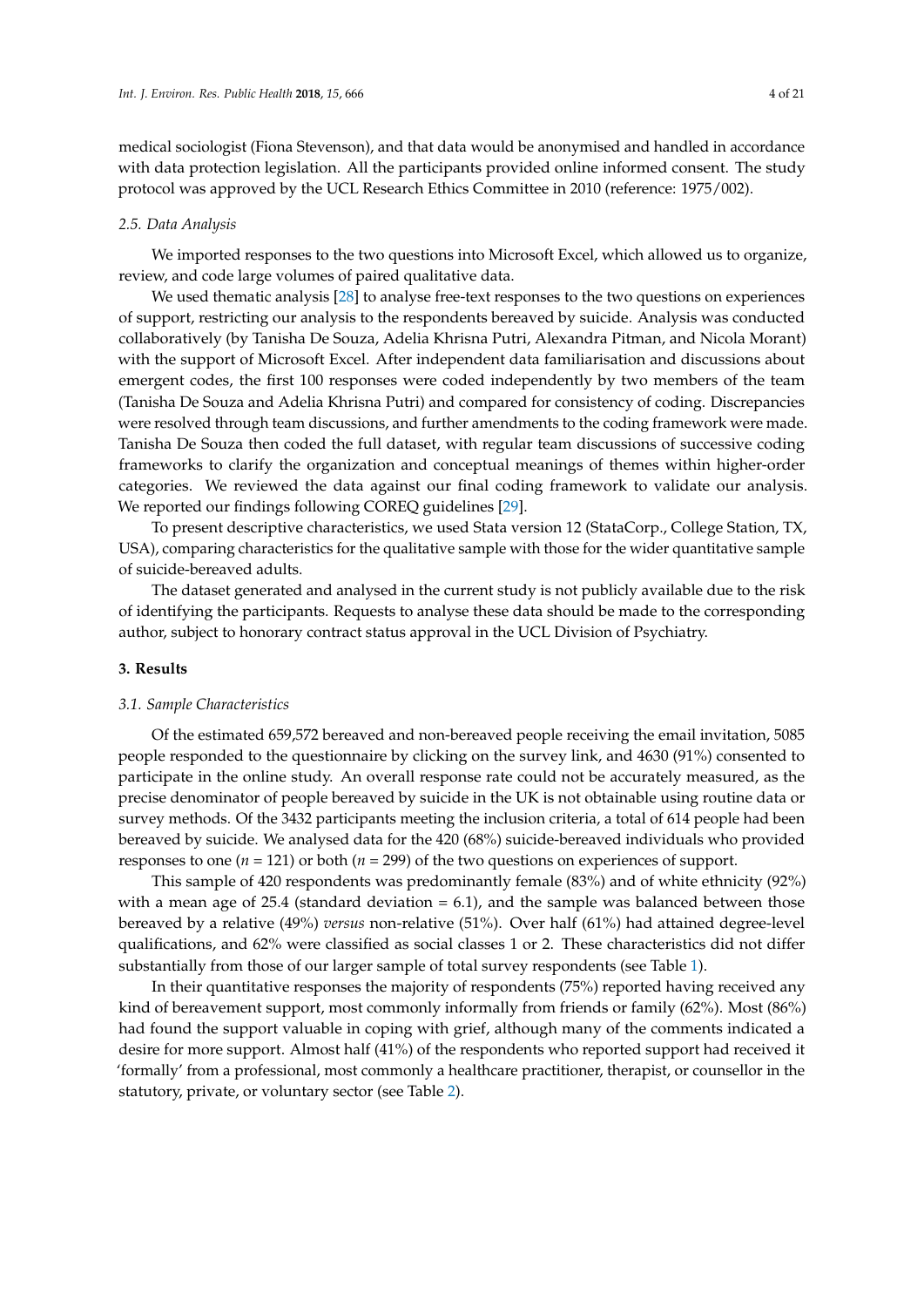<span id="page-4-0"></span>**Table 1.** Demographic characteristics of the 420 respondents compared with the full sample of 614 people bereaved by suicide.

| Characteristic                                                                                   | <b>Full Sample of People</b><br>Bereaved by Suicide $n = 614$ | Qualitative Sub-Sample of People<br>Bereaved by Suicide $n = 420$ |
|--------------------------------------------------------------------------------------------------|---------------------------------------------------------------|-------------------------------------------------------------------|
| Gender                                                                                           |                                                               |                                                                   |
| male $n$ (%)<br>female $n$ (%)                                                                   | 115 (19)<br>499 (81)                                          | 71 (17)<br>349 (83)                                               |
| Median age (IQR)                                                                                 | $23(20-29)$                                                   | $23(20-30)$                                                       |
| Work status                                                                                      |                                                               |                                                                   |
| working in paid job $n$ (%)                                                                      | 68 (11)                                                       | 89 (21)                                                           |
| studying at college/university $n$ (%)                                                           | 526 (86)                                                      | 197 (47)                                                          |
| both working and studying $n$ (%)                                                                | 20(3)                                                         | 132 (31)                                                          |
| neither (on leave/unemployed) n (%)                                                              | 0(0)                                                          | $2(-1)$                                                           |
| <b>Educational attainment</b>                                                                    |                                                               |                                                                   |
| educated to maximum A level $n$ (%)<br>educated to degree level or above $n$ (%)                 | 243 (40)<br>359 (58)                                          | 163 (39)<br>257 (61)                                              |
| Ethnicity (binary categories)                                                                    |                                                               |                                                                   |
| white $n$ $\left(\% \right)$                                                                     | 562 (92)                                                      | 388 (92)                                                          |
| non-white $n$ (%)                                                                                | 52(9)                                                         | 32(8)                                                             |
| Any religious beliefs                                                                            |                                                               |                                                                   |
| Yes $n$ (%)                                                                                      | 429 (70)                                                      | 291 (69                                                           |
| No $n$ (%)                                                                                       | 180 (29)                                                      | 126 (30)                                                          |
| missing $n$ (%)                                                                                  | 5(1)                                                          | 3(1)                                                              |
| Socio-economic status <sup>¥</sup>                                                               |                                                               |                                                                   |
| social classes 1 and 2 $n$ (%)                                                                   | 380 (62)                                                      | 255(61)                                                           |
| social classes 3 to 7 & 9 $n$ (%)<br>missing $n$ (%)                                             | 213 (35)<br>21 (3.4)                                          | 155 (37)<br>10(2)                                                 |
| median age bereaved (IQR)                                                                        | $19(17-23)$                                                   | $19(16-23)$                                                       |
| median time since bereavement, years (IQR)                                                       | $3(1-7)$                                                      | $4(1-8)$                                                          |
| Perceived social support                                                                         |                                                               |                                                                   |
|                                                                                                  |                                                               |                                                                   |
| no lack of perceived social support $n$ (%)<br>moderate lack of perceived social support $n$ (%) | 345 (56)<br>168 (27)                                          | 228 (54)<br>120 (29)                                              |
| severe lack of perceived social support $n$ (%)                                                  | 100(16)                                                       | 72 (17)                                                           |
| <b>Marital status</b>                                                                            |                                                               |                                                                   |
| married/civil union/co-habiting $n$ (%)                                                          | 200 (33)                                                      | 145 (35)                                                          |
| single/divorced/separated/widowed $n$ (%)                                                        | 412 (67)                                                      | 274 (65)                                                          |
| missing $n$ (%)                                                                                  | 2(1)                                                          | 1(1)                                                              |
| Closeness to the deceased                                                                        |                                                               |                                                                   |
| quite close $n$ (%)<br>very close $n$ (%)                                                        | 254 (41)<br>359 (58)                                          | 166 (40)<br>254 (61)                                              |
| Gender of the deceased                                                                           |                                                               |                                                                   |
| male $n$ (%)                                                                                     |                                                               | 299 (71)                                                          |
|                                                                                                  | 433 (71)                                                      |                                                                   |
| Median age of the deceased (IQR)                                                                 | 26 (20–44)                                                    | $27(20-45)$                                                       |
| Kinship                                                                                          |                                                               |                                                                   |
| father $n$ (%)<br>mother $n$ (%)                                                                 | 86 (14)<br>31(5)                                              | 64 (15)<br>24(6)                                                  |
| brother (including half-siblings) $n$ (%)                                                        | 46(7)                                                         | 29(7)                                                             |
| sister (including half-siblings) $n$ (%)                                                         | 15(2)                                                         | 9(2)                                                              |
| grandparent $n$ (%)                                                                              | 11(2)                                                         | 9(2)                                                              |
| uncle/aunt $n$ (%)                                                                               | 49(8)                                                         | 30(7)                                                             |
| niece/nephew $n$ (%)<br>cousin $n$ (%)                                                           | 4(1)<br>54(9)                                                 | 3(1)<br>39(9)                                                     |
| close friend (including colleagues) $n$ (%)                                                      | 250(41)                                                       | 160 (38)                                                          |
| partner/spouse n (%)                                                                             | 23(4)                                                         | 19(4)                                                             |
| ex-partner/ex-spouse $n$ (%)                                                                     | 15(2)                                                         | 9(2)                                                              |
| in-law/step/adoptive relation $n$ (%)                                                            | 23(4)                                                         | 19(5)                                                             |
| missing $n$ (%) $*$                                                                              | 7(1)                                                          | 6(1)                                                              |

¥ using the National Statistics Socio-economic Classification (NS-SEC) based on the Office for National Statistics Standard Occupational Classification 2010 (SOC2010); \* all missing cases for this variable were identified as non-relatives apart from one who did not indicate kinship; IQR = interquartile range; SD = standard deviation.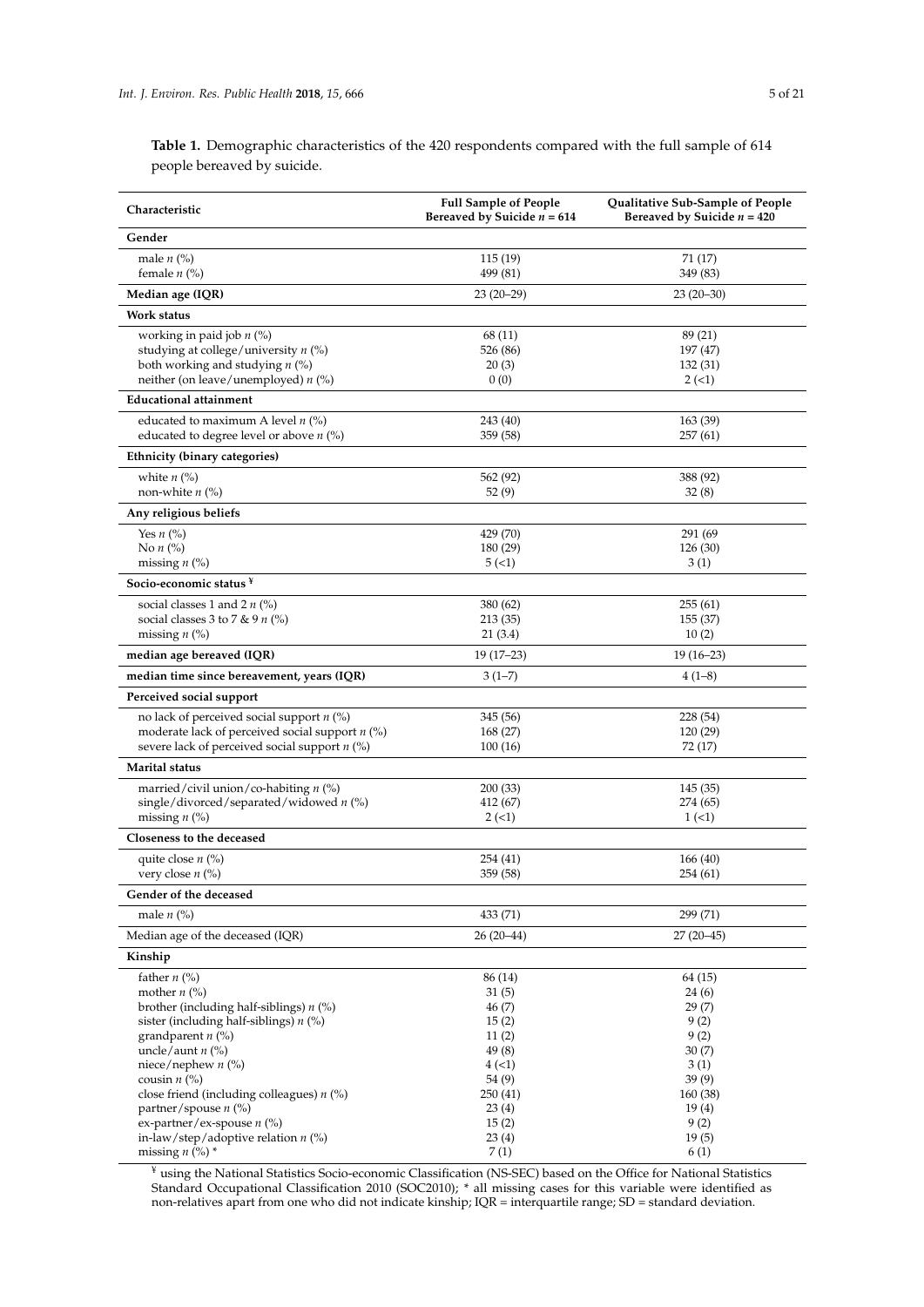<span id="page-5-0"></span>

| <b>Bereavement Support Received</b>                                              | <b>Full Sample of People</b><br>Bereaved by Suicide $n = 614$ | Qualitative Sub-Sample of People<br>Bereaved by Suicide $n = 420$ |
|----------------------------------------------------------------------------------|---------------------------------------------------------------|-------------------------------------------------------------------|
| Any formal or informal/support received after suicide<br>bereavement             |                                                               |                                                                   |
| yes $n$ (%)<br>no $n$ (%)                                                        | 441 (72)<br>148 (24)                                          | 315 (75)<br>105(25)                                               |
| missing $n$ (%)                                                                  | 25(4)                                                         | $\boldsymbol{0}$                                                  |
| Formal/informal support perceived to be valuable (of<br>those receiving support) |                                                               |                                                                   |
| yes $n$ (%)                                                                      | 374/441 (61)                                                  | 271/315 (86)                                                      |
| no $n$ $\left(\% \right)$                                                        | 198/441 (32)                                                  | 39/315(12)                                                        |
| missing $n$ (%)                                                                  | 42/441(7)                                                     | 5/315(2)                                                          |
| Type of informal/formal support received (of those<br>receiving support)         |                                                               |                                                                   |
| formal only $n$ (%)                                                              | 68/441(11)                                                    | 53/315(17)                                                        |
| informal only $n$ (%)                                                            | 220/441 (36)                                                  | 143/315(45)                                                       |
| both formal and informal $n$ (%)                                                 | 153/441(25)                                                   | 119/315 (38)                                                      |
| any formal support $n$ (%)                                                       | 221/441 (50)                                                  | 172/315(55)                                                       |
| any informal support $n$ (%)                                                     | 373/441 (85)                                                  | 262/315(83)                                                       |
| Specific formal support received                                                 |                                                               |                                                                   |
| Health services (e.g., doctor, therapist, nurse,                                 | 83 (14)                                                       | 67(16)                                                            |
| counsellor) $n$ (%)                                                              |                                                               |                                                                   |
| social services $n$ (%)<br>private therapist $n$ (%)                             | 1(<1)<br>73 (12)                                              | 1(1)<br>55(13)                                                    |
| voluntary sector $n$ (%)                                                         | 51(8)                                                         | 44 (11)                                                           |
| police officers $n$ (%)                                                          | 45(7)                                                         | 37(9)                                                             |
| funeral directors $n$ (%)                                                        | 51(8)                                                         | 38(9)                                                             |
| coroners' officers $n$ (%)                                                       | 35(6)                                                         | 28(7)                                                             |
| school teachers or school counselling service $n$ (%)                            | 9(2)                                                          | 6(1)                                                              |
| college tutors or college counselling service $n$ (%)                            | 19(3)                                                         | 15(4)                                                             |
| line manager or employee counselling service $n$ (%)                             | 1(1)                                                          | 1(1)                                                              |
| Subtotal formal                                                                  | 221 (36)                                                      | 172 (41)                                                          |
| Specific informal support received $n$ (%)                                       |                                                               |                                                                   |
| friends and family                                                               | 370 (60)                                                      | 261 (62)                                                          |
| religious/spiritual advisor                                                      | 10(2)                                                         | 4(1)                                                              |
| complementary and alternative practitioner                                       | 0(0)                                                          | $\Omega$                                                          |
| Subtotal informal                                                                | 373 (61)                                                      | 262 (62)                                                          |
| Other support received                                                           |                                                               |                                                                   |
| self-help (website, book, leaflet)                                               | 79 (13)                                                       | 64 (15)                                                           |
| other (not classified as above)                                                  | 1(1)                                                          | 1(1)                                                              |
| Total                                                                            | 614 (100)                                                     | 420 (100)                                                         |

# **Table 2.** Specific bereavement support received.

#### *3.2. Qualitative Findings*

Through the process of thematic analysis, we organized findings into three broad descriptive areas corresponding to aspects of support judged by the respondents to be important after suicide bereavement (see Table [3\)](#page-6-0): value and experiences of the support received; views on specific support needs; and reasons for not seeking support. We present details of each of these below, with illustrative examples. These are given as typed in the online responses, except where spelling errors have been corrected. Some responses were coded in more than one thematic area, and we have indicated where themes overlapped. Percentages are given as a guide to the prevalence of the receipt of different support, as indicated in quantitative responses (see Tables [1](#page-4-0) and [2\)](#page-5-0).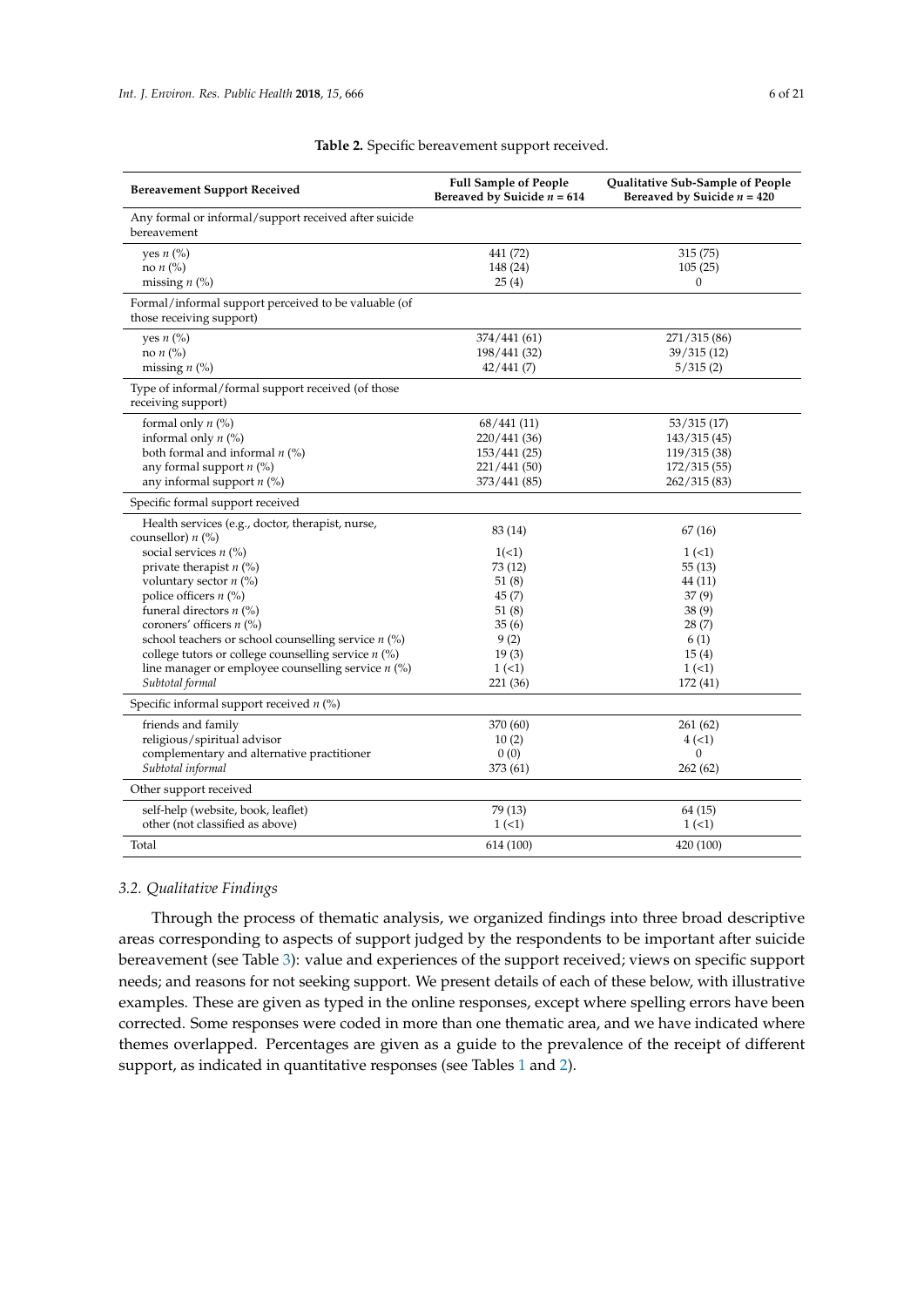<span id="page-6-0"></span>

|    | 1. Value and experiences of the support received | Informal support experiences<br>Shared experiences<br>Professional support experiences<br>Practical support experiences |
|----|--------------------------------------------------|-------------------------------------------------------------------------------------------------------------------------|
|    | Views on specific support needs                  | "Legitimacy" of support needs<br>Need for proactive support<br>Early and repeated offers of support over time           |
| 3. | Reasons for not seeking support                  | Reluctance to express grief<br>Low perceived need<br>Lack of faith in available support                                 |

#### **Table 3.** Descriptive themes.

# 3.2.1. Value and Experiences of the Support Received

In this section, we provide a descriptive overview of the respondents' experiences of four forms of support: informal support in existing social networks; support from others with similar bereavement experiences; professional support; and practical support (spanning the previous three). These capture the tension between friends acknowledging the loss *versus* ignoring it, the polarised views about the value of professional support, and unmet needs.

# Informal Support Experiences

Responses indicated that family and friends were the most valued sources of support, and this was provided throughout the extended social network, including neighbours, colleagues, religious communities, and the relatives of the deceased. Specific factors appreciated were: receiving emotional support whenever needed, knowing that people were there if needed (latent support), not being treated differently, and having opportunities to talk about the deceased openly. The concept of being treated 'normally' arose frequently and was valued because it countered the stigma of suicide. However, this meant different things to different people, reflecting individual personality and interaction styles or support needs rather than gender differences. To some, it meant friends acknowledging their loss and offering them the opportunity to talk, thereby demonstrating acceptance. To others, it was preferable for people not to talk about the loss at all to avoid treating them 'differently' and to avoid intrusiveness. Where these two positions met was in the general agreement that others' social awkwardness on the topic was extremely uncomfortable and frustrating, adding to the burden of the loss. The communication difficulties this created were perceived as a barrier to receiving beneficial informal support.

"*The support of my close friends was helpful because I was able to talk openly about what happened and discuss distressing thoughts* . . . *I also appreciated the concern shown by* . . . *some of my work colleagues. Other work colleagues did not mention what had happened at all to me. I knew that everyone had been told what had happened and the fact that they weren't talking to me about it made me think that they were probably talking about it behind my back. I think that people might have been scared of saying the wrong thing or upsetting me*." (33-year-old woman, bereaved seven years previously by the suicide of her grandfather)

"*I am very annoyed at people for not offering concern or support at all after her death but I understand that they might feel awkward or afraid to bring up this issue*." (20-year-old woman, bereaved two years previously by the suicide of a close friend)

"*I think I just needed people to not me treat me differently or stigmatise me because of the death. It varies from person to person what kind of help people need, but I felt as though I was mainly able to get over it on my own and didn't need to talk about my feelings all the time*." (20-year-old woman, bereaved five years previously by the suicide of her father)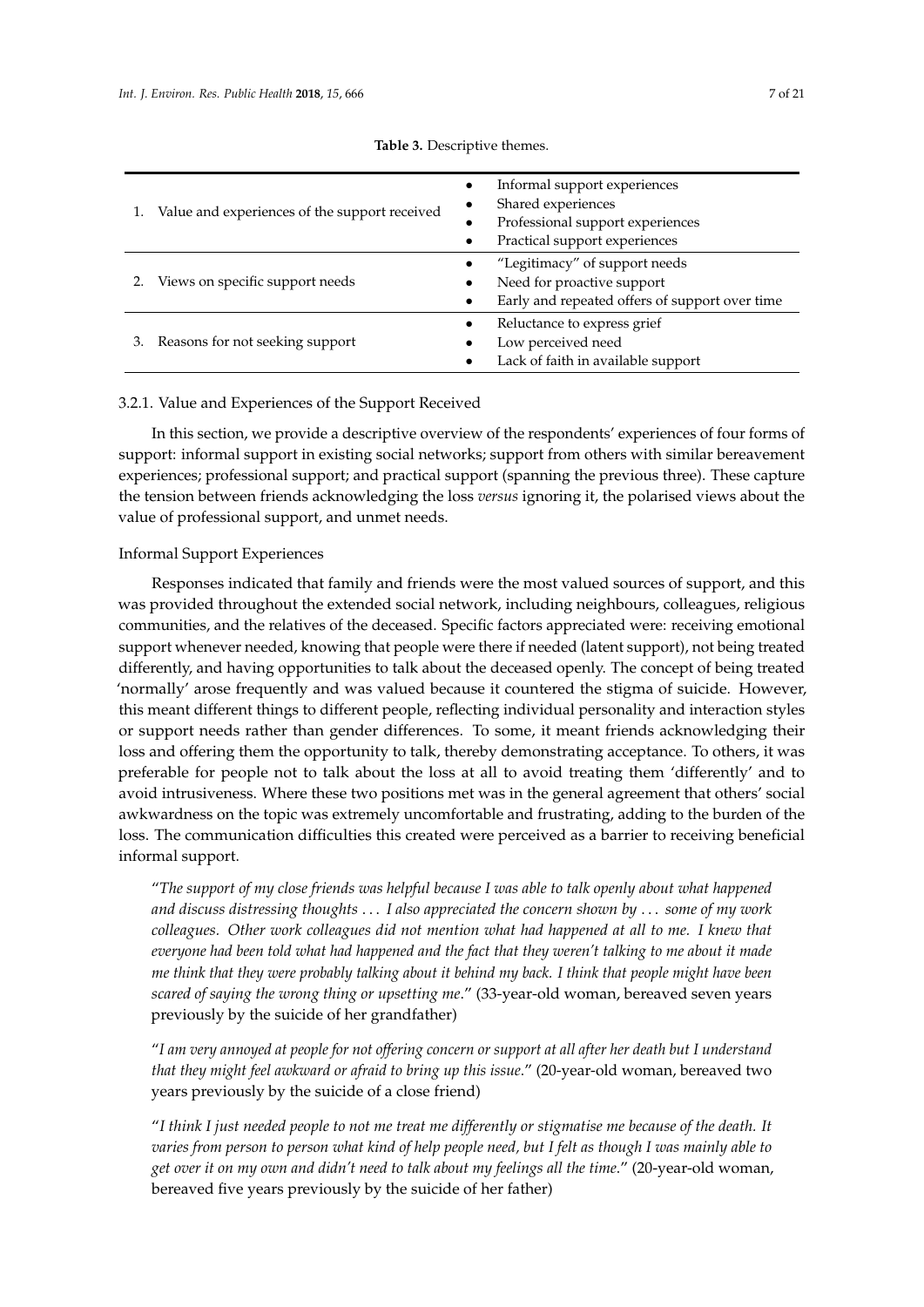"*the support offered was not suitable, because I didn't wish to discuss it and that was all they were interested in.*" (30-year-old man, bereaved 11 years previously by the suicide of his partner)

"*I didn't want to talk about it. It's nice to know people are there for you. Everyone says the same things like 'It's not your fault' etc. which doesn't really help at the time but I guess you need to hear it even though it seems cliché*." (20-year-old man, bereaved a month previously by the suicide of a close friend)

Although gender differences were not apparent in preferences for being communicated with, they were recognized (by both male and female respondents) in the manner that peers responded to their loss. Generally, men were perceived as less comfortable addressing the topic.

"*I lived with 5 other males when I found out. I don't think guys are very keen to elicit signs of weakness in their friends (i.e., ask them things that might make them emotional). This meant they did not really ask how I was. Support in this sense was therefore non-existent.* . . . *One of my female friends asked how I was doing quite a lot after I told them. This was helpful*." (25-year-old man, bereaved three years previously by the suicide of a close friend)

"*I noticed men usually avoid saying anything to you whereas girls are better at saying something. I told my housemate at the time it's better to say something, anything rather than nothing*." (35-year-old woman, bereaved seven years previously by the suicide of her father)

The polarity of preferences regarding others' responses highlighted the need to gauge a bereaved person's preferences for emotional support after a suicide, balancing intrusiveness with finding a way to acknowledge the loss appropriately. Taking these responses together, general advice on how to support someone bereaved by suicide included open communication, accessibility, and latent support.

"*The most helpful support I received was from my friends who simply carried on as usual while letting me know I could talk about whatever I wanted, whenever I wanted*." (24-year-old woman, bereaved nine years previously by the suicide of her brother)

Beyond these communication difficulties, many participants felt let down or resentful towards those in their networks who were unwilling or unable to provide help. Some who did receive informal support reported feeling judged, a burden, or too guilty to ask for more. This was one of the reasons that some had not sought further support, discussed in more detail in Section [3](#page-3-0) below.

#### Shared Experiences of Suicide Bereavement

The opportunity to discuss and share feelings with others had also been bereaved by suicide was highly valued by many participants, whether with relatives and friends bereaved by the same suicide or strangers contacted through the voluntary sector. This perhaps reflected a lack of social awkwardness among those with similar experiences and the sense of not feeling different.

"*help and support was offered between the members of the family and it felt like a period of bereavement and grief that we went through all together*." (32-year-old woman, bereaved 17 years previously by the suicide of her aunt)

"*to have some common friends with the person that died helped* . . . *because it made me feel less lonely in my pain*." (36-year-old woman, bereaved seven years previously by the suicide of a close friend)

Of those who sought support through voluntary organisations (11%), this was primarily from bereavement support groups. All participants who reported utilising this type of support described positive experiences, valuing the opportunity to befriend and receive emotional support from people who had also experienced suicide bereavement.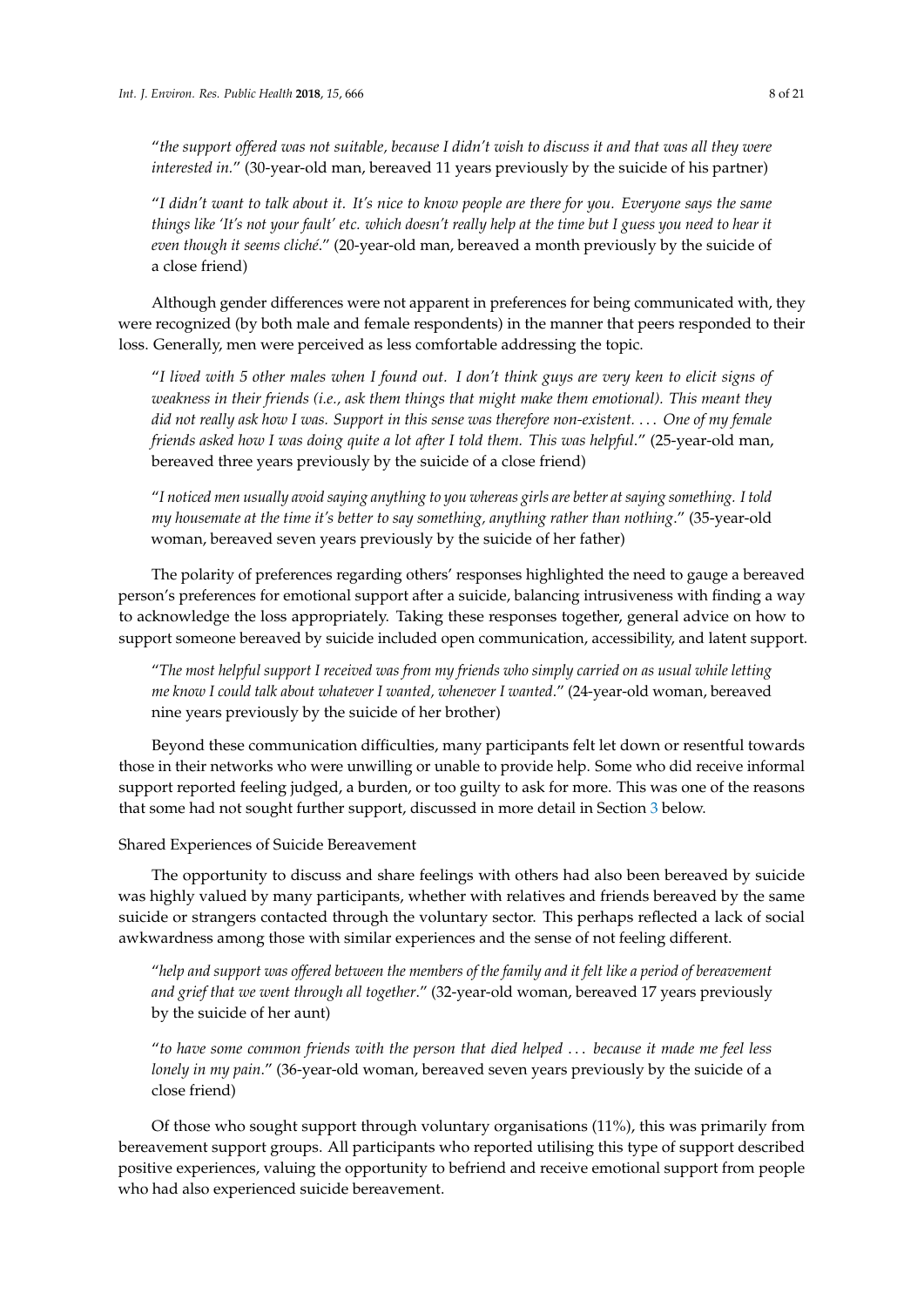" . . . *through the internet I found some support services such as Survivors of Bereavement by Suicide (SOBS). The support offered by SOBS was brilliant and it was nice to speak to people who had been through similar experiences. I also joined some online website support services which I have made friends with two young women (in their 20s) whose fathers also committed suicide and I found being able to talk to them very comforting and beneficial*." (27-year-old woman, bereaved seven years previously by the suicide of her father)

# Professional Support Experiences

Even with good support from family, friends, or bereaved peers, many individuals also expressed a need for professional support or the comfort of knowing that this support was available. This was also seen as a way of lifting the burden on family and friends. Knowing that professionals were there if needed mirrored the value placed on latent support from family and friends. In both contexts, being offered support, even if it was not taken up, seemed to communicate an acceptance of the bereaved person's difficulties. With that initial offer established, communication could then continue without awkwardness.

However, only a minority of our sample reported actually accessing formal support, whether through healthcare services (16%) or from private counsellors or therapists (13%). Many others expressed a wish that some form or counselling had been offered. Low levels of GP consultation may have reflected a fear of being prescribed medication or of wasting professionals' time.

"*I didn't want to go to my GP as I felt I would waste their time, I was embarrassed and was scared they would prescribe me antidepressants or sleeping tablets because I didn't want to rely on tablets to get me through my day. My first week at uni however I felt like I couldn't cope anymore and went to the university health centre. When telling the GP what was wrong it really helped me. it was like breaking down in front of him released some of my emotions and knowing I could come back if I felt worse reassured me that I did have support available*." (20-year-old woman, bereaved two years previously by the suicide of her father)

"*Only offered anti-depressants & sleeping pills but did not want to avail of these as had a young son to care for*." (34-year-old woman, bereaved 10 years previously by the suicide of her partner)

Some people reported excellent care from their GP, specifically valuing acknowledgement of grief and being signposted to local bereavement support. However, others felt that their GP had lacked empathy, failed to pick up on cues (also covered below under Need for Proactive Support), or had overlooked the significance of the bereavement in relation to physical or psychological complaints.

"*The G.P could have picked up on my anxiety better as the inhaler did nothing to help. Wish he would have helped more, offered me other support etc*." (26-year-old woman, bereaved four years previously by the suicide of her uncle)

"*I was rather appalled at my GP at the time* . . . *At some point, I said 'well, I have been through a lot lately emotionally' and hoped she would pick up on that, I was thinking at that point that maybe bereavement counselling wouldn't be bad, but couldn't get myself to ask for it. She didn't respond, the moment passed and that was it*." (38-year-old woman, bereaved 10 years previously by the suicide of her mother)

The respondents expressed very mixed experiences of counselling, which seemed to vary by whether they had established rapport with a specific counsellor. Where rapport had been gained, generally the positive aspects of counselling included being able to discuss any aspect of the bereavement, having a space to express grief, taking the burden off friends and family, and feeling comforted by a compassionate yet objective approach. In some cases, having emotions normalised or validated by an experienced professional was specifically valued.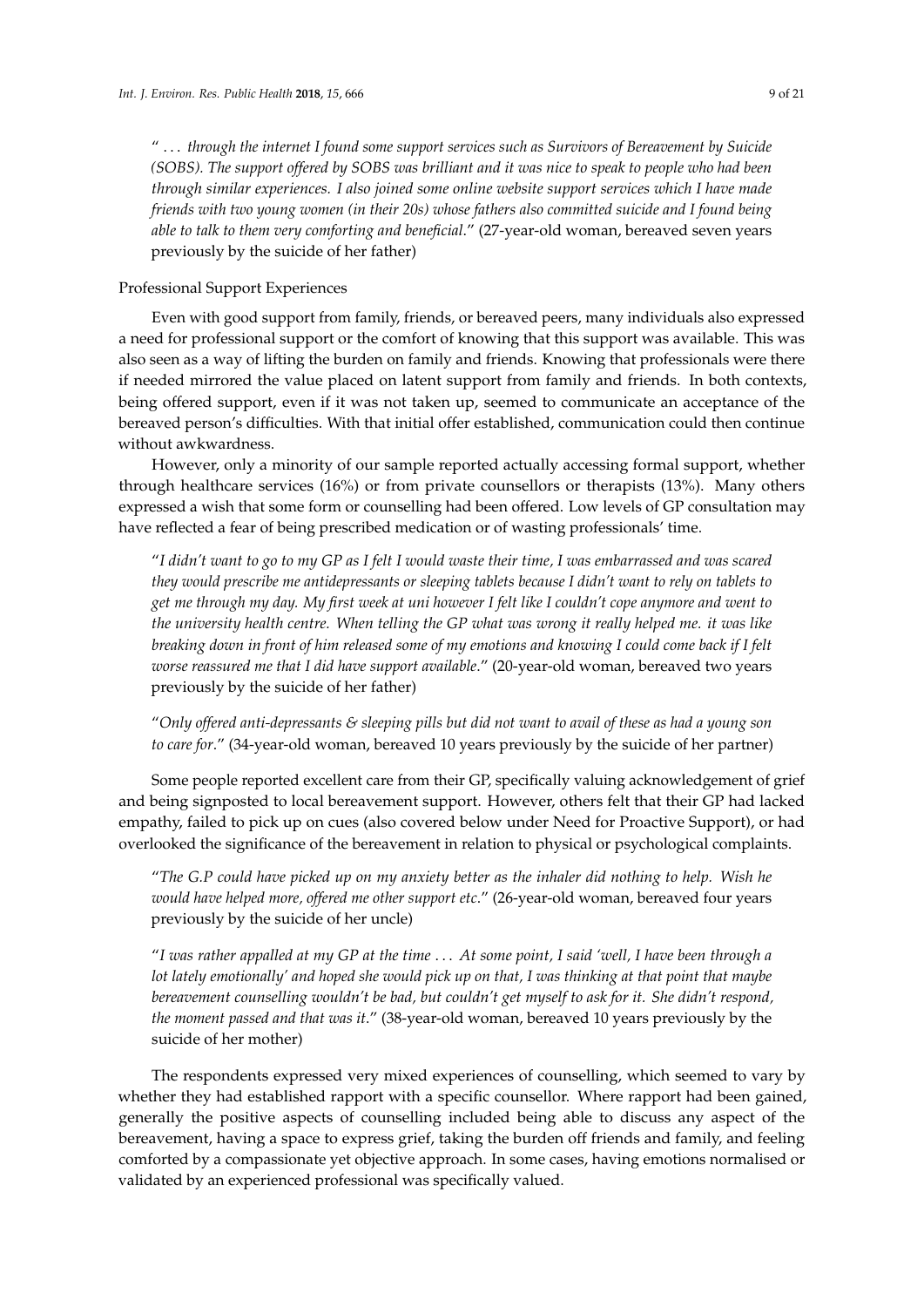"*I had counselling a few years later and it was really good to talk about it. It was only then I could make sense of how I was feeling. It was useful to hear that it was normal to feel like this*." (32-year-old woman, bereaved 15 years previously by the suicide of a close friend)

"*I was at university at the time and their counselling service were fabulous and offered help straight away - it was very cathartic to be able to go into a room with a stranger and cry when I felt as is my close confidants needed a break from it. It was all very raw then and I did not know until later on* how very isolating and unusual suicide is and how his death would affect certain areas of my life." (36-year-old woman, bereaved 15 years previously by the suicide of her partner)

Negative experiences with counsellors related to perceptions of the counsellor as patronising, judgmental, or unable to connect due to generational differences.

"*The university asked me to go see a counsellor. I went to one session, but didn't really find it very useful. The lady had nothing in common with me or my family (being aged about 70) and it was almost as if she disapproved of what my brother did*." (25-year-old woman, bereaved six years previously by the suicide of her brother)

"*I often felt that counsellors were patronising and disliked them a lot. I felt they offered no support at all and were more interested in mine and the deceased relationship than helping me overcome the past and look to the future*." (20-year-old woman, bereaved four years previously by the suicide of a close friend)

"*I was pleased to be offered a counselling session as would not have thought of this myself. I didn't like the counsellor and thought the things he said were trite but maybe that was inevitable under the circumstances. I decided not to attend any more sessions*." (36-year-old woman, bereaved 15 years previously by the suicide of a close friend)

Negative experiences of counselling countered the suggestion (illustrated below) that counselling should be mandatory, by highlighting the problem of acceptability. This was perhaps particularly relevant for men given the gendered disdain for counsellors expressed in Section [3](#page-3-0) under Lack of Faith in Available Support. Feeling pressurized to see a health professional was also described as very uncomfortable, and contributed to negative experiences of professional support.

"*We had the choice to see the school counsellor but I didn't go because I was too shy. Eight years later, after her only brother committed suicide, I decided to see the university counselor. I wish they made it mandatory to see the counselor because I had no support at all from home, but was too shy to ask for it*." (25-year-old woman, bereaved 11 years previously by the suicide of a close friend)

"*My local doctor was very unhelpful, I felt pressured to go and see her and I felt like she was intruding on my grief*." (22-year-old woman, bereaved 12 years previously by the suicide of her father)

Views over the optimum timing of professional support varied greatly, again as per individual circumstances, and this is covered in more depth in Section [2.](#page-1-0) Generally, unhelpful encounters with healthcare professionals, managers, or teaching staff created or reinforced perceptions that people did not care or understand what the bereaved person was going through. These negative experiences of trying to access support had a marked impact in disincentivising future help-seeking behavior, therefore linking to Section [3](#page-3-0) on reasons for not seeking support. Unmet emotional needs for formal support from counsellors or health professionals included training for health professionals in responding to suicide loss, and improving awareness of relevant local bereavement support.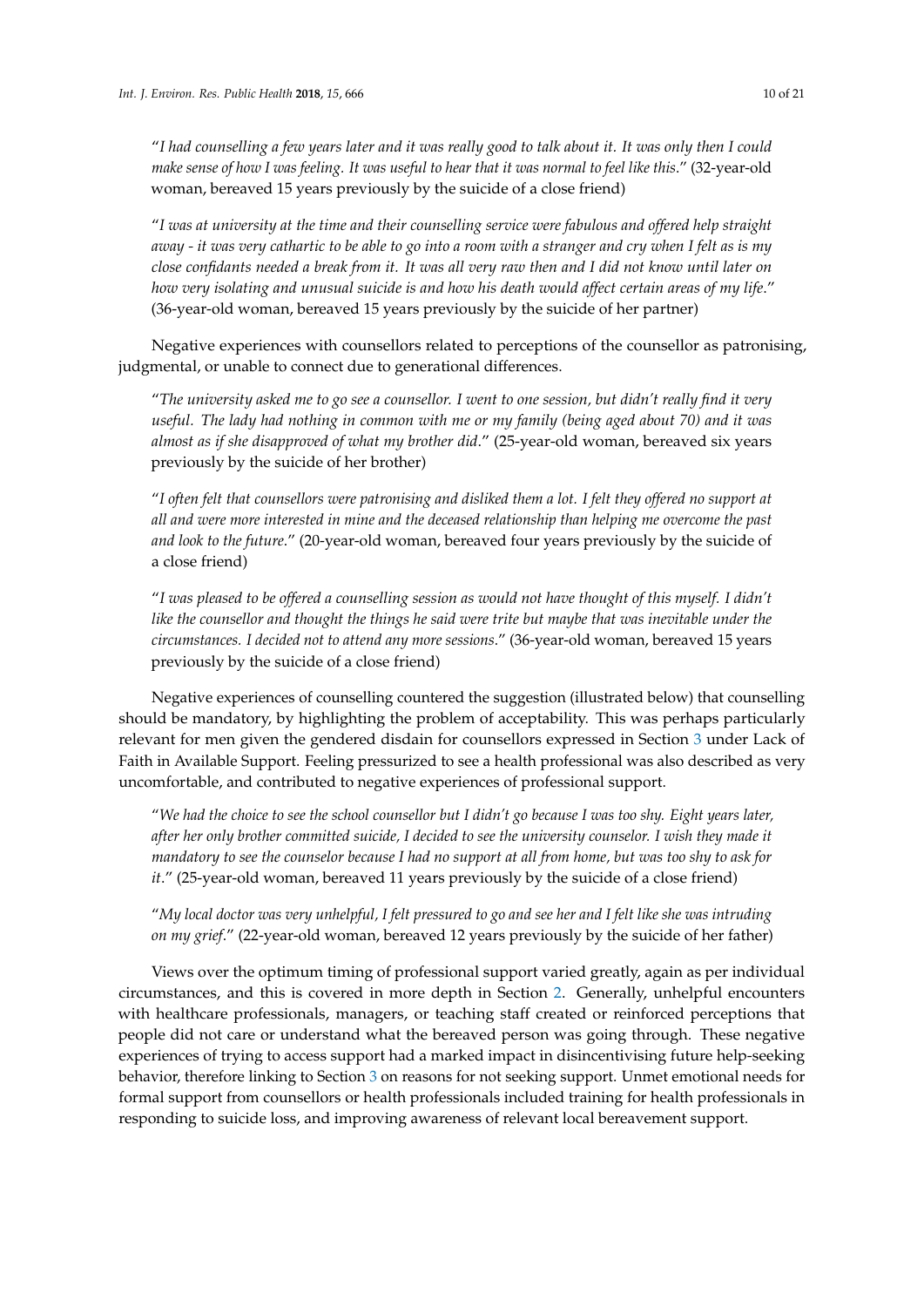#### Practical Support

Several people valued having had their practical needs acknowledged after the bereavement, whether by professionals, relatives, or friends. This included help with childcare or paperwork, absences from work or school, postponed deadlines, signposting to legal or financial advice, and practical advice on managing emotions. Assistance from employers or teaching staff in agreeing time off, deadline extensions, or mitigating circumstances for exams seemed to be particularly valued, especially when navigating what was seen as a "*ruthless*" system of educational regulations.

"*School were brilliant—didn't hassle me for not going to lessons, extended all my deadlines, let me drop some lessons, but had meeting with tutor once a week to see how I was getting on, but (nicely) encouraged me to start doing work when the exams were coming up* . . . *really helpful*." (21-year-old woman, bereaved four years previously by the suicide of her sister)

However, some respondents described a notable lack of practical support from informal networks and professionals. They felt disappointed that people had not recognised and responded to what they had felt were very obvious unmet needs. This was despite the apparent advantages of practical help bypassing having to talk about emotions.

"*The best help that I could have had would have been help from family and friends to do my housework and look after my children. I felt so tired because my baby did not sleep at night and I was pregnant and breastfeeding*." (30-year-old woman, bereaved six years previously by the suicide of her brother-in-law)

"*The paperwork I had to go through to show why I hadn't completed some uni work made me feel extremely guilty and like I was using it as an excuse. I would have rather spoken about it more with someone who would sort it out for me* . . . *at a time like that, the last thing I wanted to do was fill in a blanket document that covered all forms of 'mitigating' circumstances' at uni*." (21-year-old woman, bereaved one year previously by the suicide of a close friend)

# 3.2.2. Views on Specific Support Needs

The respondents suggested specific ways in which they felt their emotional and practical support needs could have been better addressed. These included the examples given above in Section [1,](#page-0-0) the need for support to be offered proactively and repeatedly over time, and a warning against making assumptions about how affected someone might be after a suicide.

# "Legitimacy" of Support Needs

Several participants described how perceptions of 'legitimacy' could hinder access to or receipt of support, especially when the bereaved person was regarded as 'less close' to the person who died than others in the social network. This feeling that they were not entitled to support, whether formal or informal, arose either because they viewed themselves as less worthy of support than others, or because other people viewed them this way. Where others were perceived to have made this value judgment, it was assumed that the bereaved person was not sufficiently close to the person who had died or was not sufficiently affected by the death. Many respondents described others' perceptions of a hierarchy of need governing access to support, with close family generally at the top and friends and colleagues further down. Some respondents reported that young children were also judged as low in this hierarchy, based on beliefs about being too young to grieve. Such value judgements were regarded as unjust, relying solely on others' perceptions of a bereaved person's relationship to the deceased or the extent of their grief. A key resentment was that people sometimes made assumptions about closeness based on their presumptions about the link between relationship labels and degree of intimacy.

These comments were most commonly expressed by non-relatives, who often cited this as a reason for being offered no support by healthcare professionals, employers, or teachers. Such groups,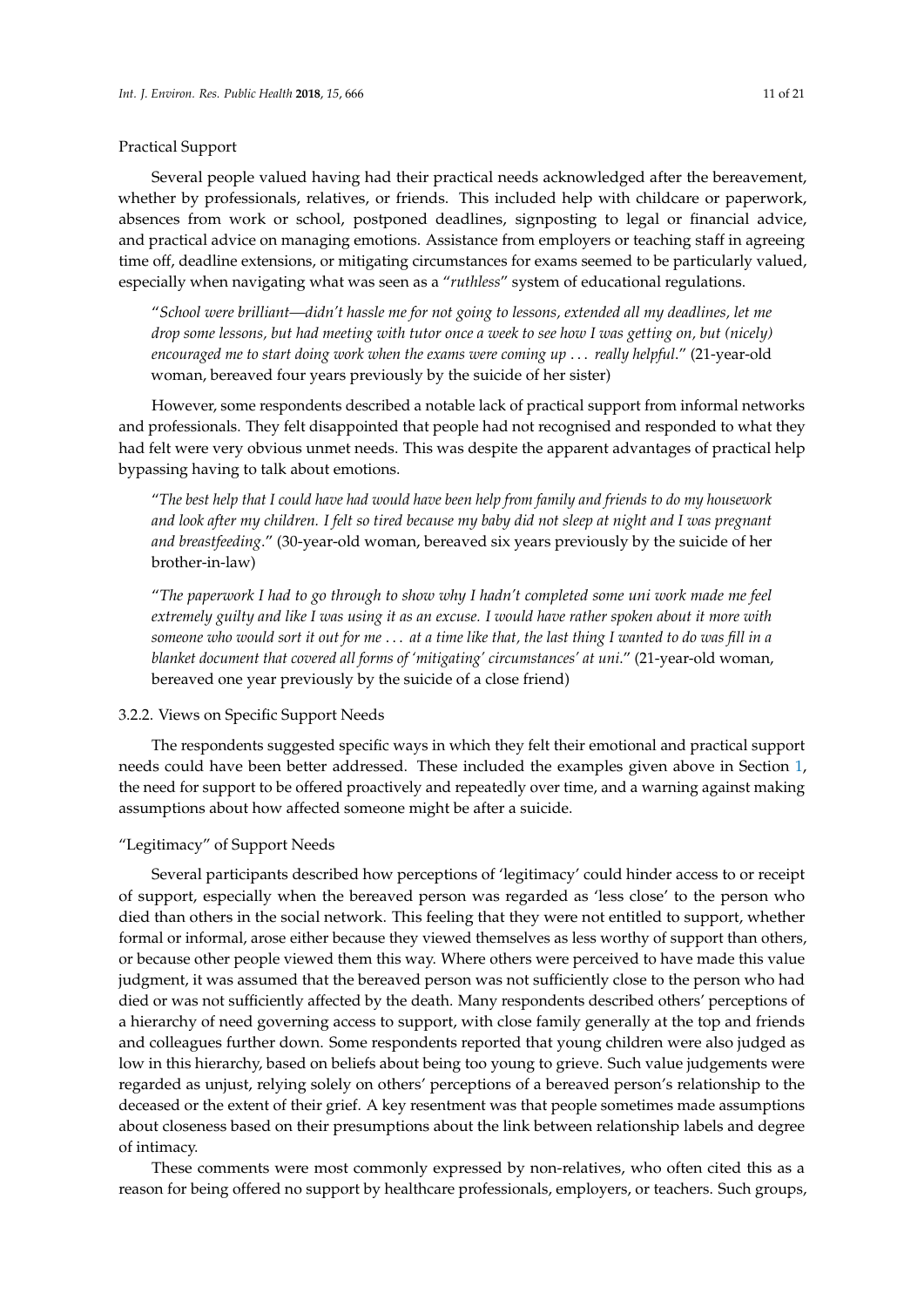as well as the deceased's relatives, were seen as those who most frequently made these judgements. Comments suggested that these people often felt they had the authority to decide who was worthy of support and at what stage. Close friends felt angered and upset when their relationship with the deceased was not acknowledged, thus missing out on support available to the deceased's relatives. Others in the more extended social network, particularly ex-partners, colleagues, compartmentalized friends, and 'hidden' relationships also felt left out, resentful, or undeserving of help.

"*No support was offered to me, however it may have been to other friends at his school or to his family. I don't think I was deemed to be 'close' enough to him*." (25-year-old woman, bereaved 10 years previously by the suicide of a close friend)

"*I tried talking to his family, but it was as if I wasn't allowed to grieve for him because they thought I wasn't as close to him as them*." (19-year-old woman, bereaved two weeks previously by the suicide of a close friend)

Although family members were generally viewed by others as being prioritised for support, such hierarchies were also applied within families. These tended to deem partners or parents as in the greatest need, leaving extended family members relatively neglected.

"*I felt it was all aimed to the brother and sister and parents of my cousin and no-one really cared how I felt*." (20-year-old man, bereaved five months previously by the suicide of his cousin)

"*I felt like everyone was rallying round after my stepdad who was playing the role of the grieving widow(er). Having meals cooked for him etc. And family friends in the village sort of forgot about my brother and I*." (27-year-old woman, bereaved four years previously by the suicide of her mother)

Age was also regarded as a factor used by others in judging needs for support. In many cases respondents bereaved in childhood felt that they had been viewed as too young to have been affected by the suicide or to have understood the circumstances surrounding it. They felt this had greatly limited their access to both formal and informal support.

"*As a child/young person, people don't take your emotions seriously. There should be more help* available so that the child learns how to deal with emotions, so that they don't come later on in life." (28-year-old woman, bereaved 17 years previously by the suicide of a grandparent)

In some cases, such value judgements had been made by the respondent themselves, who deemed him- or herself less worthy of support than others. By putting others' needs first and hiding their grief, these individuals often missed out on support.

"*I felt that my mum got the most support, which was rightly so. I hid a lot of the grief and so people thought I was fine and didn't need support*." (28-year-old woman, bereaved four years previously by the suicide of her sister)

"*I felt I didn't have the right to grieve her and that that was why there was not support for me*." (26-year-old woman, bereaved four years previously by the suicide of her aunt)

# Need for Proactive Support

Regardless of whether the respondents felt they been well-supported, a common theme was the need for friends and professionals to be more proactive in offering help. This seemed more applicable to formal support, because people reported feeling less comfortable asking for help from professionals than from social networks. Moreover, there was a widely-held expectation that relatives, friends, employers, teachers, and healthcare professionals (particularly GPs) had a responsibility to help the bereaved person access appropriate resources. This applied particularly in the immediate aftermath of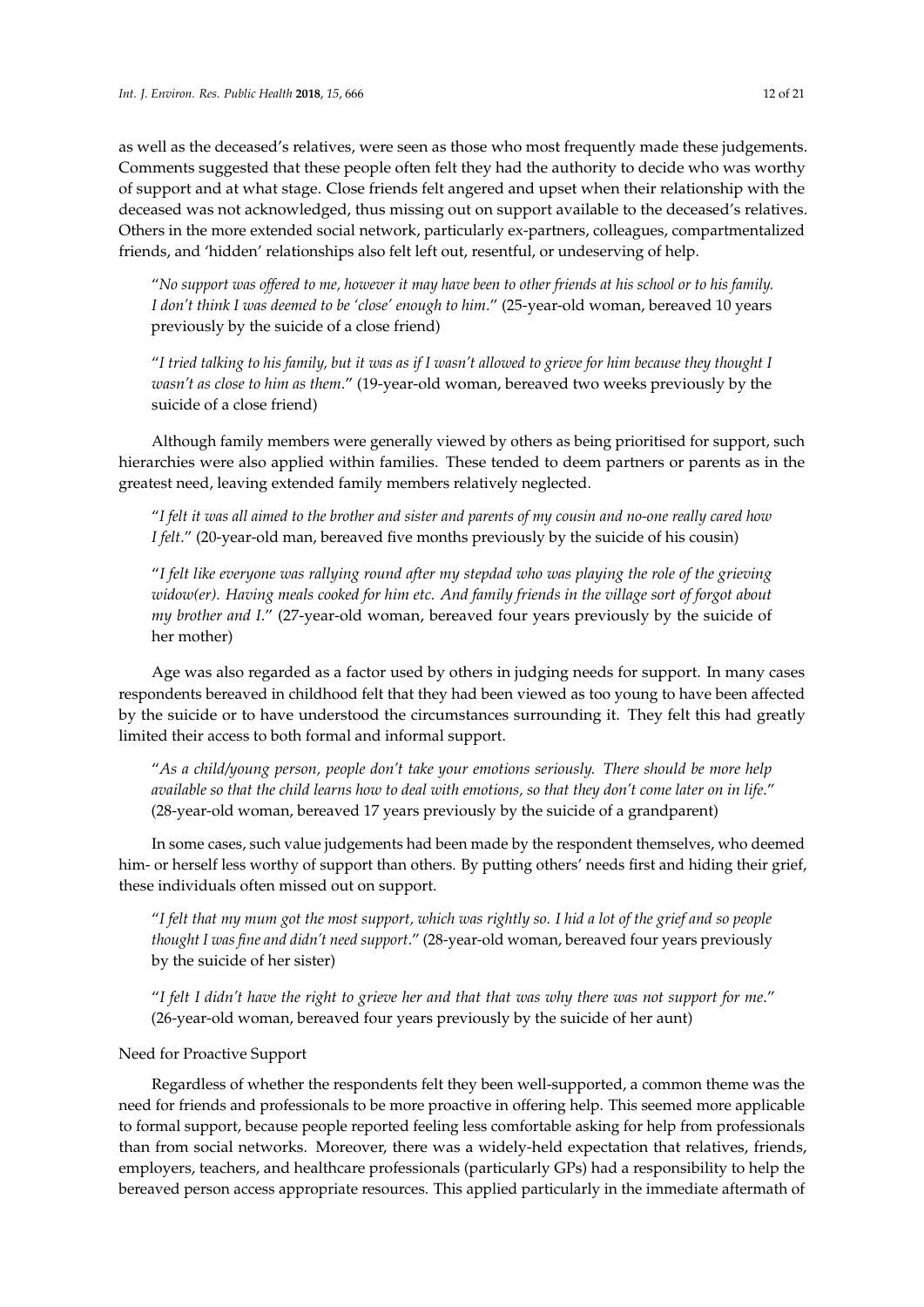the loss, at a point where people reported feeling too distressed to seek help on their own or to act on any information provided. Many felt let down by GPs, friends, or relatives who did not intervene at this difficult early stage to help them access support or to communicate latent support. GPs' failure to pick up on cues was also mentioned above in Section [1,](#page-0-0) and this was seen as a crucial missed opportunity to offer support,

"*I feel that if my GP had perhaps directed me immediately to a bereavement counsellor this would have been better. I certainly would have benefited from somebody giving me direct instructions as to how to find this support, as I was so emotionally exhausted that I could not find the help I needed myself*." (24-year-old woman, bereaved one year previously by the suicide of her brother)

Some respondents who had managed to access counselling expressed regret that they had not done this earlier or even resentment at having had to do this on their own initiative. They felt that a referral or encouragement by their GP, friends, family, employer, or teaching establishment could have offered them the benefits of counselling at a much earlier stage. Even if not ready to accept help at that point, it was felt that outlining what was available would have planted the idea that the option was there for when they were ready.

"*I sought professional help myself—but that was only very recently. I wish there had been some sort of counselling or service that offered their assistance* . . . *Although I knew there were services available it was still too raw for me to actively seek anything for myself*." (27-year-old woman, bereaved five years previously by the suicide of a cousin)

"*once I finally found the appropriate help for me individually I found it very helpful and would recommend it to anybody* . . . *I wish that the (counselling) was offered to me sooner as I think that it would of helped me more by encouraging me to go back to lessons and I think maybe I wouldn't have missed out on so much or dealt with the situation in ways that I did*." (19-year-old woman, bereaved almost two years previously by the suicide of a close friend)

"*I wish I could have had counselling or something sooner—it took counselling ten years after his death to realise that I needn't feel guilty and I couldn't have influenced it*." (29-year-old woman, bereaved 15 years previously by the suicide of her uncle)

Early and Repeated offers of Support over Time

Overall, the respondents' mixed views about the appropriate timing of formal support suggested that it should be offered at an early stage, and then, repeatedly, so that help could be taken up when the individual felt ready. Although early and proactive offers of support were felt by many to be important, whether providing actual or latent support, some people felt that they had been too distressed at this early stage to accept professional help as the loss had not yet "*sunk in*". Although a number of these individuals went on to access support later on, some considerably later, many found it difficult to access help at that stage, because others expected them to have recovered.

"*I was offered help straight away from the police in regard to counselling. You don't need it straight away, you need it much later and no one offers it to you then. You also feel reluctant to ask for help yourself later, because it has been so long and you feel that you should have dealt with it by then.*" (28-year-old woman, bereaved four years previously, by the suicide of her sister)

"*Support was offered but it was too soon at the time. Wish that 3 months later people would still have recognised that help was needed and offered it to me. Up until that point I was too scared to talk about it, as it made it real. I know that I could have sought out help but was too scared.*" (20-year-old woman, bereaved four years previously by the suicide of her father)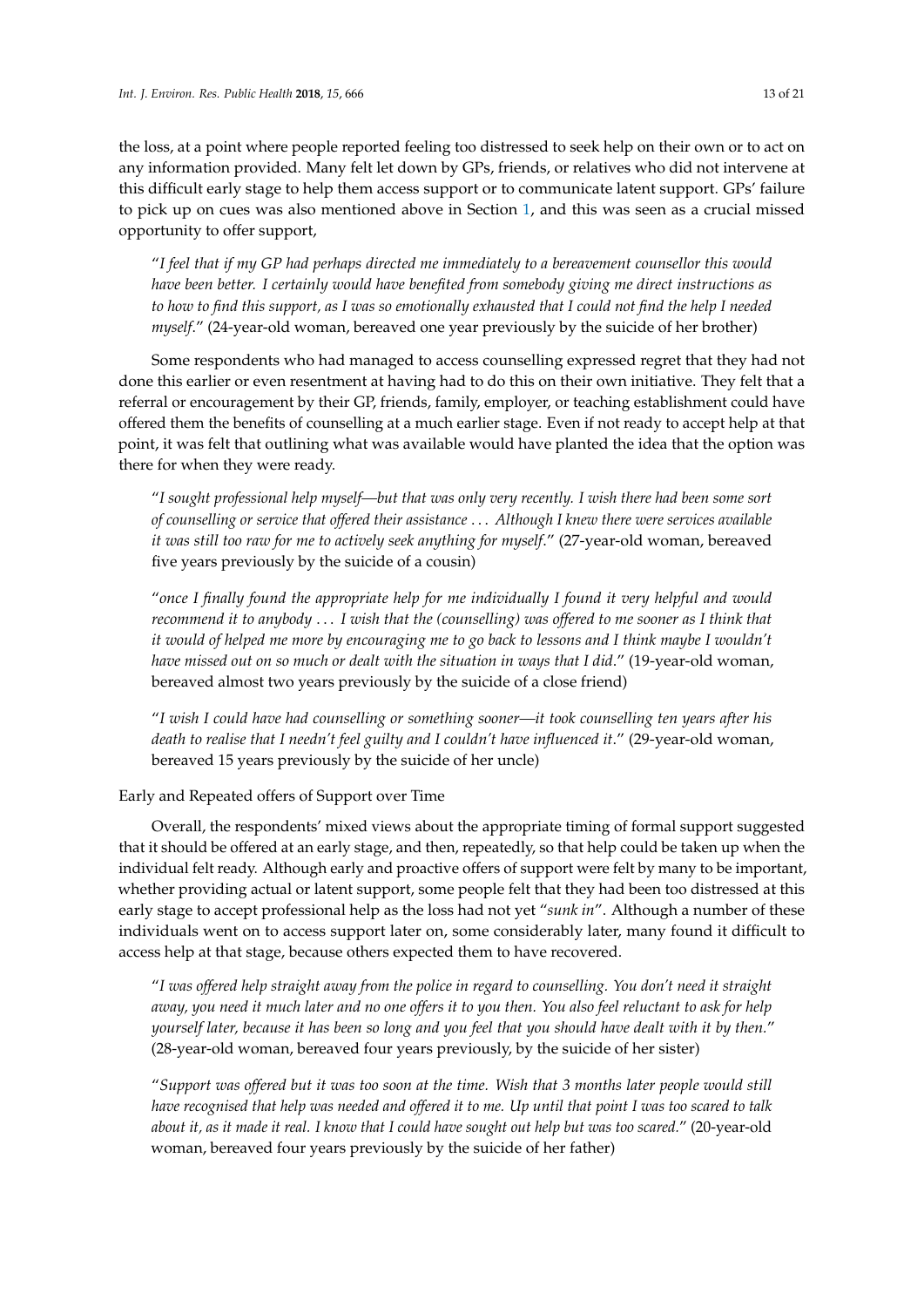#### 3.2.3. Reasons for not Seeking Support

A quarter of our sample had received no support after the suicide, but their reasons ranged from a lack of need or low expectations of deriving benefit, to a yearning for support yet difficulty or a fear of asking for it. Negative experiences of trying to access support, as described in Section [1,](#page-0-0) disincentivised reattempts. This was particularly true where peers and relatives failed to acknowledge the loss, or professionals missed key cues. What was not clear was whether such individuals chose to ignore support needs or were simply unaware of them.

#### Reluctance to Express Grief

A large minority of the respondents reported hiding their grief, most commonly due to stigma and a fear of being judged, perceptions of low entitlement, putting others' needs first, or conflicting pressures of work, education, or childcare. Despite cultural assumptions about gender in relation to talking about emotions, our finding of a reluctance to express grief was not apparently gendered.

Generally, hiding grief appeared to have hampered access to support from professionals, friends, and family. Fears of being judged or stigmatised related to the anticipation that people might treat them differently or feel awkward if they expressed their true emotions. A fear of being pitied was mentioned, as were cultural expectations about concealing emotions.

"*I tended to hide my grief because I didn't want to stand out because of it at school. I didn't want anyone to know because I didn't like that kind of attention. I didn't want anyone to have sympathy on me so I tended not to share this with anyone, including those whom I considered my good friends*." (24-year-old woman, bereaved 11 years previously by the suicide of her father)

"*I hid my grief and cried in private because in the end you just get labelled anyway. There's a real problem in this country showing any kind of emotion is seen as wrong or soft*." (38-year-old woman, bereaved six months previously by the suicide of a cousin)

"*it is hard to look for help because of the stigma attached to it.*" (20-year-old woman, bereaved one year previously by the suicide of her brother)

In some cases, hiding grief was linked to a belief that others were more deserving or that others might judge them not to be entitled to grieve after the death, as we have described in Section [2](#page-1-0) under Legitimacy.

"*Other people had much closer relationships and were more deserving of help*." (32-year-old woman, bereaved 10 years previously by the suicide of an uncle)

"*I hid my grief because I didn't think I had as much of a right to mourn him because I was the one who had taken the decision not to be in a relationship any more. I still loved him as a friend though which is why it hurt so much*." (25-year-old woman, bereaved two years previously by the suicide of an ex-partner)

Several people described responsibilities to others as the reason for suppressing their own grief. In hiding their grief, they wanted to appear strong for the sake of others or felt expected to provide support, therefore sacrificing their own needs. Younger generations often felt they ought to support their parents emotionally or described the expectations of parents that their children (primarily men) should support them by taking responsibility for running the household. In some cases, practical conflicts such as work, parenthood, or educational commitments were barriers both to grieving openly and to accepting or seeking support.

"*I stopped (counselling) around the time of my exams as it was better to ignore what had happened and concentrate on revising, than to have everything stirred up*." (27-year-old woman, bereaved four years previously by the suicide of her mother)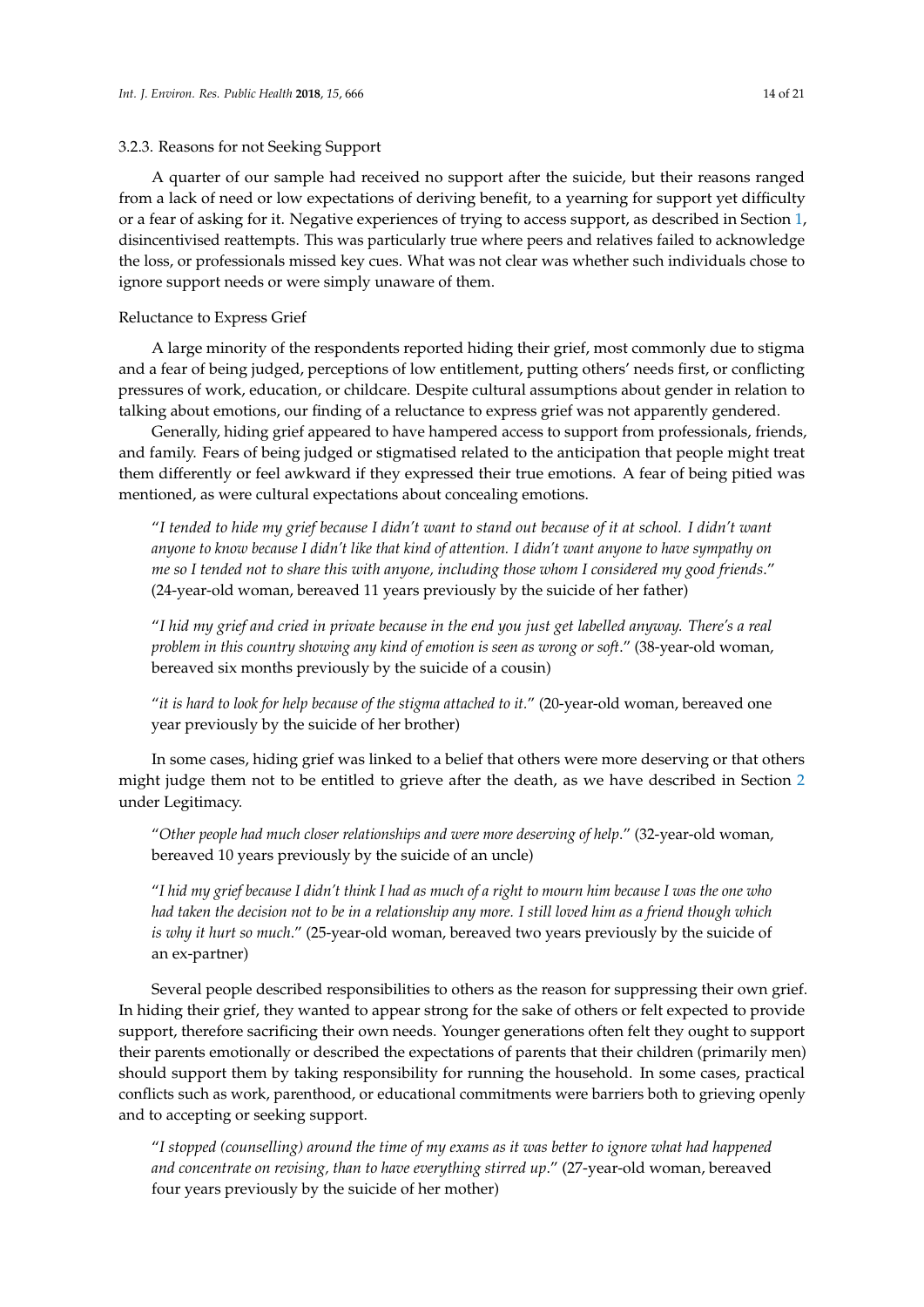"*I don't ever remember being offered support. My mother seemed to think it was my place to support her (this applies to all the deaths we have experienced)*." (26-year-old man, bereaved six years previously by the suicide of a family friend)

As with others who described suppressing their needs and seeking support long after the death, it was often harder to access support at a later point. Many reported having to hide their grief out of fear of being judged for not having 'moved on', or because they berated themselves for not having 'recovered'.

"*I hid my grief and because my mum was having a nervous breakdown and suffering from depression I felt like it was impossible for me to be vulnerable also. I had to look after my younger sibling and manage the house. I'm sure there was support available but when I was ready for the help nobody offered it*." (20-year-old woman, bereaved four years previously by the suicide of her father)

# Low Perceived Need

Only a small minority of the respondents commented that they had not been affected by the death or did not want any support, formal or informal. The method of data collection meant that their reasons for this were not often clear, nor were their alternative coping mechanisms. However, choosing not to access support did not always mean someone was not emotionally affected by the death. Sometimes avoidance of help was due to a fear of being pitied, a walling off of grief, a fear of showing weakness, or perceived responsibilities to others. Again, intergenerational expectations of young adults supporting their parents caused those individuals (generally male) to subsume their own needs for the sake of family members.

"*I have always been a closed and individual person so I did not seek help at any time. The last thing I want is my friends thinking 'That's awful, I feel for her but I wish I knew how to politely change the subject"'* . . . *. Everyone has problems, I'm no different*." (20-year-old woman, bereaved four years previously by the suicide of her father)

"*Since I kept myself to myself and mostly shunned the death as a whole, I felt I did not require any help* . . . *I hid my grief, and so did the rest of my family, it was as though the ordeal was embarrassing to the family as a whole. But since I considered him selfish for his actions, I did not want to grieve him*." (18-year-old woman, bereaved 11 months previously by the suicide of her uncle)

"*My job at the time was to look after my family and ensure they had the opportunity to deal with their grief. There are limited finances and it was more important to me that they had access to the help they needed*." (30-year-old man, bereaved 11 years previously by the suicide of an unspecified family member)

# Lack of Faith in Available Support

Overlapping with perceptions of low perceived need, a minority of respondents expressed skepticism about the effectiveness of the support offered and felt that they alone could deal with their grief. Some conveyed a sense of hopelessness about their situation and the inability of anyone, professional or otherwise, to alleviate their inevitable suffering. This was sometimes reinforced by negative experiences of unhelpful support. The nihilism we observed was not exclusive to men. However, a specific disdain for professionals was more apparent in men, who appeared to fear the stigma of requiring psychological help or who explained that counselling was not "*how I deal with things*".

"*Help suggests that something can be made better. When your brother kills himself, it cannot be made better. Could someone help me to feel better? I don't want to feel better. My brother is dead*." (32-year-old man, bereaved 10 years previously by the suicide of her brother)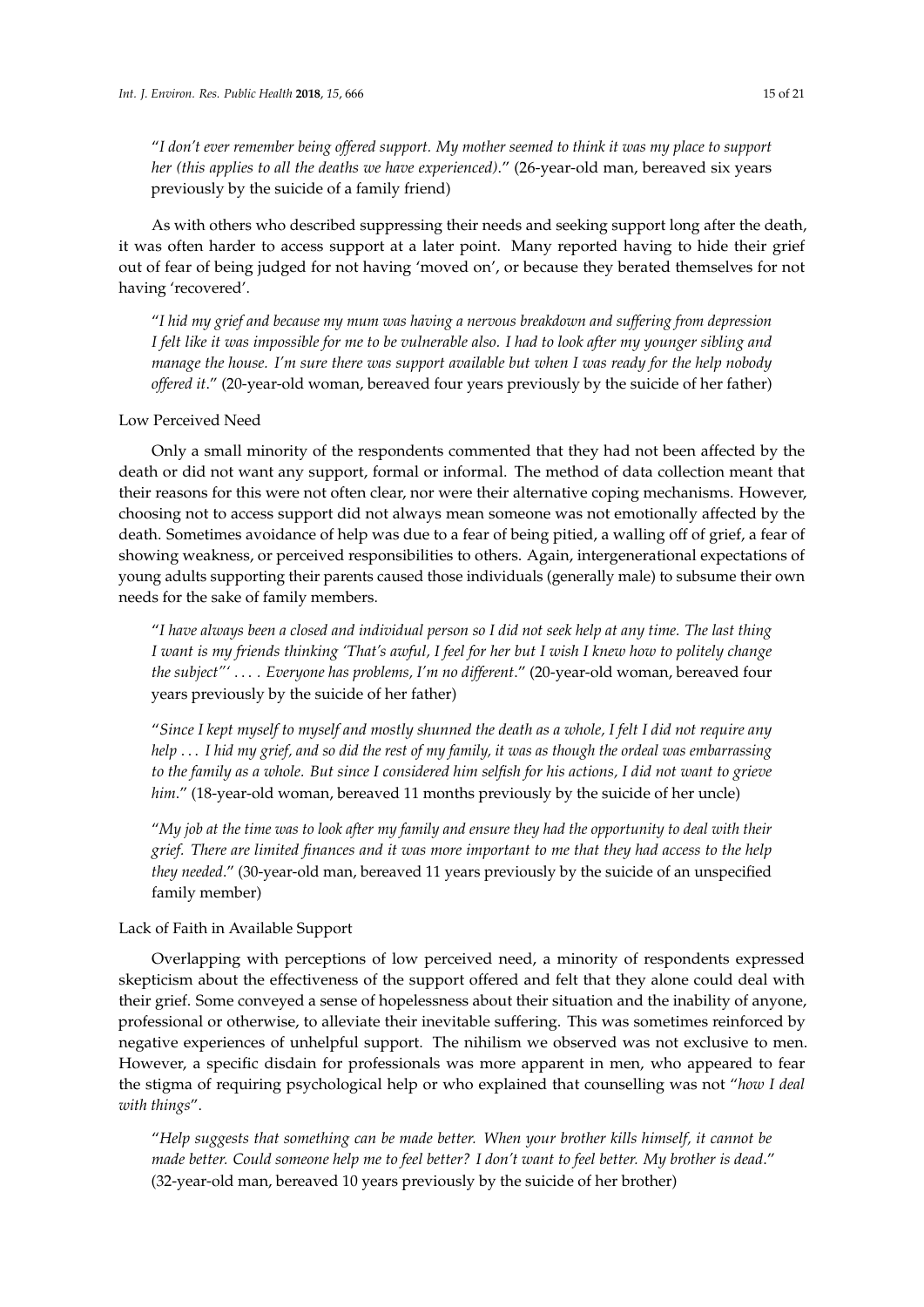"*I tried to have counselling straight after but there wasn't anything that anyone could do about my situation, I just had to get on with it*" (27-year-old woman, bereaved four years previously by the death of her mother)

"*I didn't want help, and still don't, and am glad I didn't get offered any by 'professionals'*." (20-year-old man, bereaved three years previously by the suicide of a close friend)

"*Help was offered by doctor immediately, but I declined as I saw counselling as a sign of weakness on my part*." (29-year-old man, bereaved 14 years previously by the suicide of his father)

Where respondents had learned to avoid asking for support because they felt let down by their experiences of seeking help, this underlined the importance of offers of support being repeated and in providing a range of options.

# **4. Discussion**

#### *4.1. Main Findings*

Our findings indicate that informal networks are the main source of support for people bereaved by suicide and that, where lacking, this can reinforce feelings of abandonment. Having access to a broad range of support, including peer support, is greatly valued. Knowing that latent (or potential) support existed is comforting, even if offers are not taken up. GPs and other health professionals are seen as having an important role in being proactive to help bereaved people access appropriate specialist support as early as indicated. The most positive aspects of professional support identified were being able to talk openly about the death, being directed to appropriate resources, and discussing feelings with an objective individual.

However, some respondents, even those who had access to formal support, expressed resentment about feeling let down by close friends and family, who were not perceived as providing emotional or practical help. This often related to others' difficulties in broaching the topic, knowing what to say, or treating them differently. Negative experiences of formal support commonly related to professionals lacking empathy, missing cries for help, or avoiding talking about the death. Perceptions of stigma or a lack of entitlement to help seemed to be a major barrier to help-seeking, particularly where reinforced by others. Friends whose relationship with the deceased went unacknowledged felt shortchanged, with support only available to the inner circle of contacts— primarily relatives. Social pressure to hide grief also concealed needs for support and was often linked to stigma.

Themes varied little by age except where adult children carried an expectation of putting parents' needs before their own. Themes varied only by gender in relation to a male disdain for professional help and in observations that male peers found communication more awkward. Gender differences were apparent in parents' expectations of sons to take over the household, more than sons' expectations to do so. However, kinship differences were apparent in friends' and distant relatives' unmet needs for emotional support and their sense of having the legitimacy of their support needs questioned. The relatively young age of our sample may explain the prominence of this theme for non-relatives. Transition to young adulthood involves the establishment of a friendship networks that can often feel stronger than family ties, particularly in contexts of intergenerational disenfranchisement. Where bonds with the deceased were very close, peers would be expected to experience intense grief. Not having those bonds acknowledged could add to that grief, compounding loneliness and presenting a barrier to support.

#### *4.2. Findings in the Context of Other Studies*

The findings of this study complement the quantitative findings from this same dataset of a lower likelihood of receiving informal support after suicide and delays in receiving support compared with people bereaved by other sudden deaths [\[20\]](#page-19-6). The experiences of social awkwardness described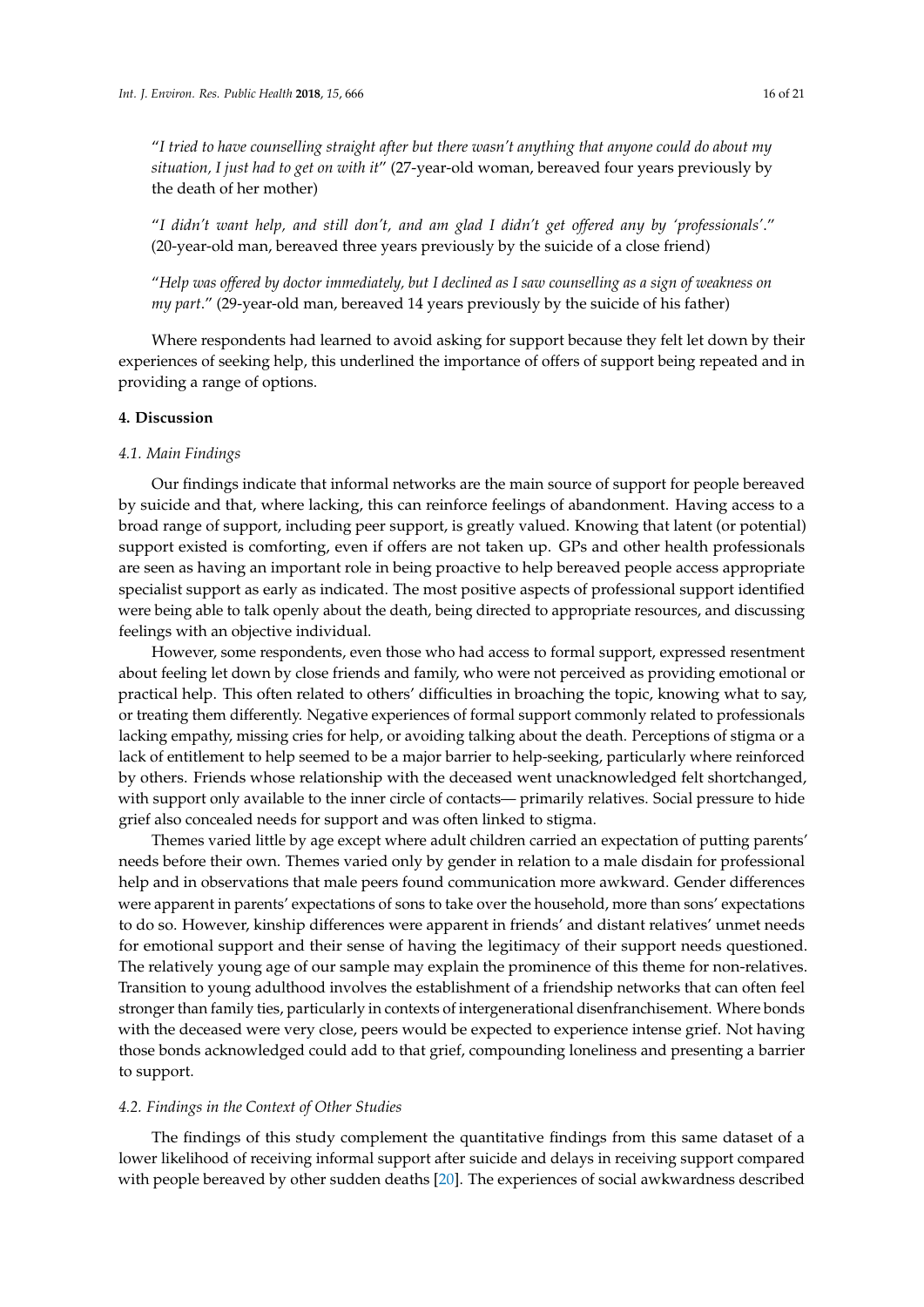are also consistent with the findings of our qualitative interview study (recruited from the same wider sample) exploring the experience of stigma after suicide loss. In this study, a key theme was social awkwardness around the topic of suicide, to the point of others' social avoidance and failure to offer support [\[19\]](#page-19-5). The social ineptitude of others after suicide was also described in a Norwegian qualitative study [\[30\]](#page-19-16). Qualitative findings from Britain [\[31\]](#page-19-17), Australia [\[22,](#page-19-8)[32\]](#page-19-18) and African-American communities [\[33\]](#page-19-19) further identify stigma as a significant barrier to accessing appropriate support after suicide bereavement. What seems to set suicide bereavement apart from other losses, is that whilst any bereavement is an individualized, contextualized, and multifaceted experience [\[34\]](#page-19-20) with support needs proportionate to the severity of grief [\[35\]](#page-19-21), suicide carries a particular burden in others' discomfort and avoidance [\[19\]](#page-19-5).

As in the current study, a number of smaller-scale qualitative studies have emphasised the importance of social and peer support in the aftermath of a suicide [\[21\]](#page-19-7), including Irish [\[36,](#page-19-22)[37\]](#page-19-23), North American [\[38](#page-20-0)[,39\]](#page-20-1), and Australian qualitative work [\[22\]](#page-19-8). Our findings regarding the need for others to initiate support are similar to those from Australian [\[22](#page-19-8)[,40\]](#page-20-2) and Danish qualitative work [\[41\]](#page-20-3) and our previously published British focus group discussion [\[42\]](#page-20-4). Irish research participants bereaved by suicide specifically identified a central role for their GP [\[23\]](#page-19-9). The respondents in our study sometimes described a lack of empathy in friends or professionals, but not the tactlessness or insensitivity reported in one Australian study [\[22\]](#page-19-8) or the aversion to peer support groups described in another Australian study [\[40\]](#page-20-2). Together this evidence suggests that poor mental health outcomes after suicide bereavement may be related to experiences of lack of support, whether due to self-stigma [\[20\]](#page-19-6) or others' ineptness in judging and meeting their needs [\[19\]](#page-19-5).

#### *4.3. Strengths and Limitations*

Our study will inform the implementation of a key objective of the suicide prevention strategy: better support for people affected or bereaved by suicide. To our knowledge, it is the largest British study using a defined sampling frame to explore young adults' views and experiences of help received after suicide bereavement. Using direct email invitations and a closed online survey, we could be clear about our population of interest and therefore the limits of generalisability. We analysed data collaboratively and regularly discussed our emerging coding framework to enhance validity and consistency of coding. As per recommendations on team approaches [\[43\]](#page-20-5), our team's mix of researchers from psychology, psychiatry, and sociology perspectives helped us explore differences in interpretation and reduced the influence of theoretical or personal preconceptions.

Whilst avoiding the biases inherent to sampling a help-seeking population or using an open survey, the method of recruiting from HEIs may have introduced selection bias by favouring those in higher socioeconomic groups. Our sample was primarily young, female, and white, and predominantly students, and these factors limit the generalisability of our findings. Response bias from those who had received the least support is also possible, as is recall bias of distant bereavements. The wording of our two questions on this topic may have been viewed as leading, in assuming negative experiences. However, this issue was specifically suggested by our consultation group as an important dimension to explore. Without interviewer presence it was otherwise difficult to probe support experiences using a more neutral question. Although our sample was large, the low volume of online data from each participant meant we sometimes lacked context for statements and had no opportunity to probe meaning. Some participants only responded to one of the two questions on support or gave vague or ambiguous answers. This may have been due to response fatigue or a lack of strong views. A questionnaire solely focusing on the experiences of support received after bereavement by suicide may have been more effective in soliciting in-depth, more meaningful answers from the participants.

#### *4.4. Clinical and Policy Implications*

The provision of support to people bereaved by suicide continues to be a priority within prevention strategies [\[44\]](#page-20-6). Young and middle-aged men are the demographic group at greatest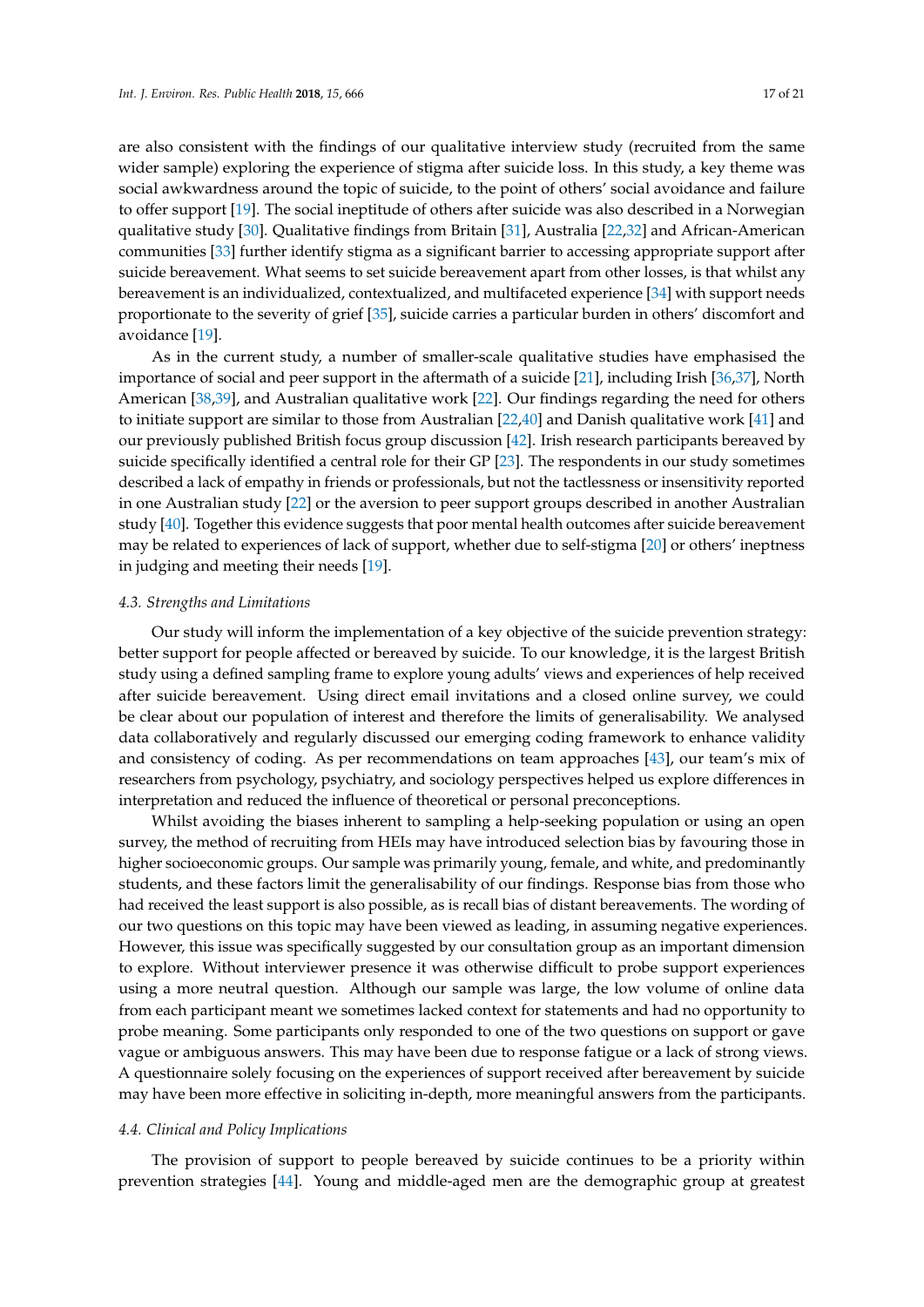risk of suicide [\[44\]](#page-20-6), and support after exposure to peer suicide may be particularly important for them. Our findings from bereaved relatives and non-relatives confirm that needs for emotional support are distributed throughout the social networks of people who die by suicide, and assumptions should not be made about entitlement based on perceived closeness. Failure to acknowledge support needs after a relative or peer's suicide may contribute to social exclusion, deteriorating mental health, and learned helplessness. This does nothing to mitigate the potential for hopelessness and suicide suggestion [\[45\]](#page-20-7)—both influences on suicide risk. Suggested policy responses include systems by which health professionals or institutions actively seek out those affected by a suicide to offer support to counter any avoidance within their social networks. National campaigns to advertise the range of support sources available would also promote help-seeking in anyone perceiving need.

In England, responsibility for implementing the national suicide prevention strategy [\[46\]](#page-20-8) lies with local public health agencies, and local suicide prevention plans are expected to include provision of support for people bereaved by suicide [\[47\]](#page-20-9). The conundrum is that few trials have been conducted on specific interventions for this group [\[48\]](#page-20-10), and the evidence base is weak [\[5](#page-18-4)[,48\]](#page-20-10). The current study is one of few that identify which interventions are likely to be most acceptable, feeding into the design of trials. Candidate interventions, as suggested by this study, include training healthcare professionals, teachers, university staff, and employers to be proactive in meeting practical and emotional needs; improved internet resource hubs for those who feel unable to seek help; advice for those supporting someone bereaved by suicide on how to provide emotional and practical support; and improved signposting for GPs and the general public on how to access specialist bereavement support. Whilst in our study this was perceived as a key role for GPs, GPs themselves lack confidence in responding to the suicide bereaved [\[24\]](#page-19-10) and should be prioritised for training. Similar outreach training for police, coroners' officers, undertakers, and ambulance staff is also important as these professionals are most likely to have immediate contact with bereaved families and friends after a suicide [\[40\]](#page-20-2).

Further research is needed to explore the support needs of ethnic minorities, older adults, and those in lower socio-economic groups. More in-depth work will be required to explore the responses of men [\[49\]](#page-20-11) and specific cultural groups to suicide loss [\[33\]](#page-19-19). Until then, the current study points towards the need to develop systems of proactive support, with flagging mechanisms so that offers are repeated. Such systems will also need to address the needs of children and adolescents, in keeping with efforts to prevent the onset of mental health problems in childhood and to build resilience.

## **5. Conclusions**

People bereaved by suicide value a broad range of emotional and practical support from family, friends, bereaved peers, and professionals. However, they often feel let down by the inability of others to recognise, understand, or respond to these needs, or even sometimes acknowledge the loss. The responses to our survey revealed hidden grief concealing extensive needs for support, which would have been uncovered if others had been more proactive in intervening. Better training for professionals and the lay public on how to respond to support needs is indicated, including advice on repeating offers of support should someone not feel ready early on. Such guidance should also discourage assumptions that non-relatives' support needs are of lesser legitimacy. Addressing the unmet needs described in this study would help reduce distress and self-stigma and potentially reduce the observed risk of suicidality and mental health problems in this group.

**Acknowledgments:** We would like to thank all UK higher education institutions that consented to take part in the study, and all of the bereaved individuals who took time to participate in the online survey. We are grateful to our funders, the Medical Research Council, who funded the survey through a Population Health Scientist Fellowship to Alexandra Pitman, including the costs of open access publishing. We are also grateful for funding from a Guarantors of Brain Fellowship to Alexandra Pitman to analyse qualitative data. David Osborn is supported by the UCLH NIHR Biomedical Research Centre and was also part-supported by the NIHR Collaboration for Leadership in Applied Health Research and Care (CLAHRC) North Thames at Bart's Health NHS Trust. *Participating HEIs*: Bishop Grosseteste University (formerly Bishop Grosseteste University College Lincoln); Bournemouth University;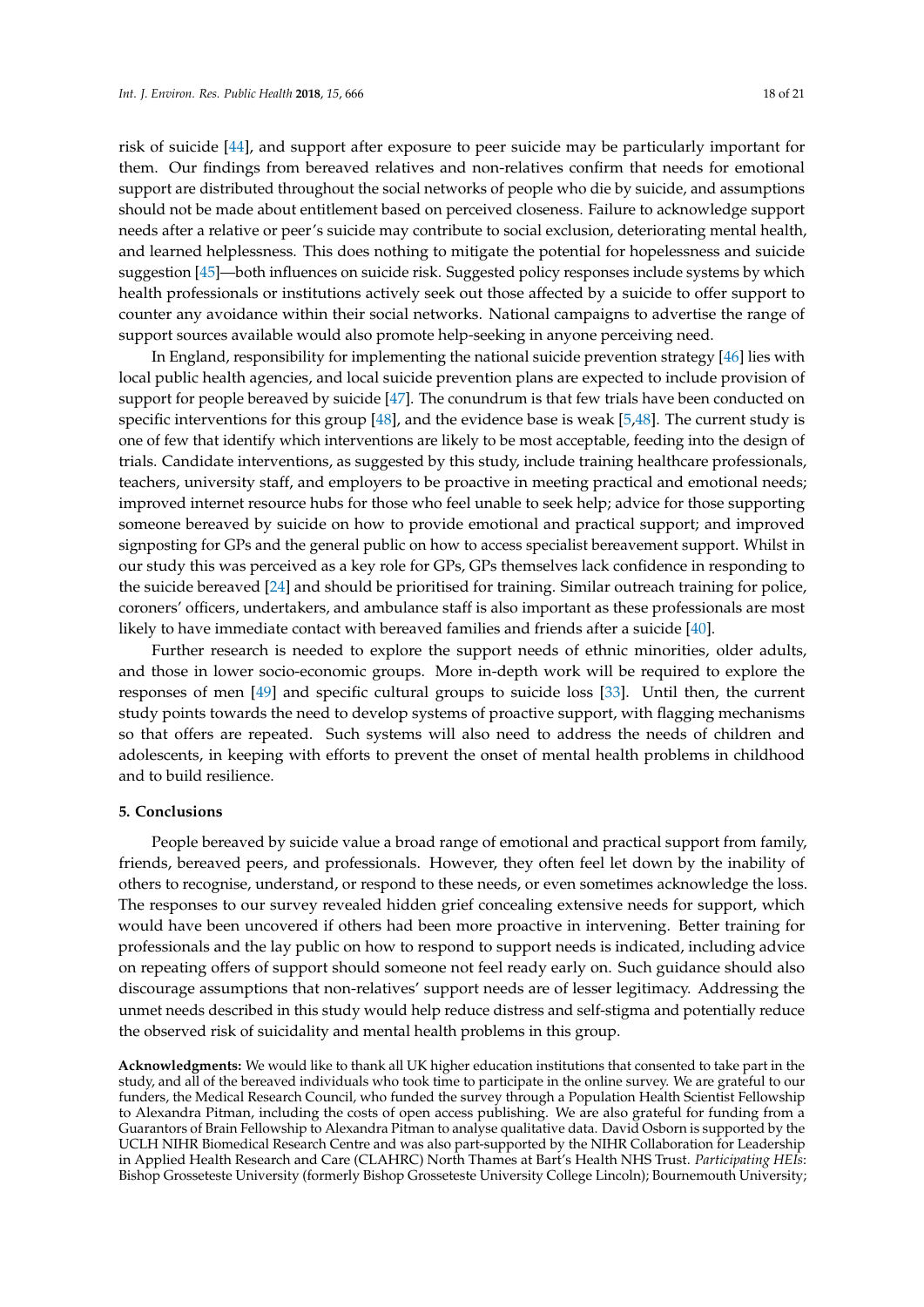Central School of Speech and Drama; City University; Cranfield University; The Courtauld Institute of Art; De Montfort University; University of Greenwich; King's College London; Liverpool Institute for Performing Arts; Liverpool John Moores University; London Metropolitan University; Norwich University of the Arts (formerly Norwich University College of the Arts); Royal Veterinary College; School of Oriental and African Studies; St George's, University of London; Staffordshire University; Trinity Laban Conservatoire of Music and Dance; UCL (University College London); University of Suffolk (formerly University Campus Suffolk); University of Bedfordshire; University of Chester; University of Cumbria; University of Leeds; University of Liverpool; University of Oxford; University of Southampton; University of Worcester; University of Westminster; Queen Margaret University; Heriot-Watt University; Scotland's Rural College (formerly Scottish Agricultural College); University of Dundee; Cardiff University; Cardiff Metropolitan University (formerly University of Wales Institute Cardiff); Queen's University Belfast; University of Ulster.

**Author Contributions:** Alexandra Pitman, David Osborn, and Michael King conceived and designed the study and the recruitment strategy. Alexandra Pitman, David Osborn, Michael King, and Fiona Stevenson contributed to the questionnaire design. Alexandra Pitman recruited participants, managed the survey, and collected data. Tanisha De Souza and Adelia Khrisna Putri independently coded data with input from Alexandra Pitman and Nicola Morant. The coding framework was developed by Tanisha De Souza, Adelia Khrisna Putri, Nicola Morant, and Alexandra Pitman. The paper was drafted by Alexandra Pitman and Tanisha De Souza with input from all authors. Alexandra Pitman had full access to all the data in the study and takes responsibility for the integrity of the data. Alexandra Pitman is the guarantor. All authors read and approved the final manuscript.

**Conflicts of Interest:** The authors declare no conflict of interest. The funding sponsors had no role in the design of the study; in the collection, analyses, or interpretation of data; in the writing of the manuscript; or in the decision to publish the results. Alexandra Pitman recently co-produced a guide on how to provide practical and emotional support to someone bereaved by suicide ("Finding the Words: how to support someone who has been bereaved and affected by suicide"), in collaboration with the Judi Meadows Memorial Fund and the Support after Suicide Partnership—both British voluntary sector organizations.

# **References**

- <span id="page-18-0"></span>1. World Health Organisation (WHO). *Preventing Suicide: A Global Imperative*; WHO: Geneva, Switzerland, 2014.
- <span id="page-18-1"></span>2. Seguin, M.; Beauchamp, G.; Robert, M.; DiMambro, M.; Turecki, G. Developmental model of suicide trajectories. *Br. J. Psychiatry* **2014**, *205*, 120–126. [\[CrossRef\]](http://dx.doi.org/10.1192/bjp.bp.113.139949) [\[PubMed\]](http://www.ncbi.nlm.nih.gov/pubmed/24809398)
- <span id="page-18-2"></span>3. Pitman, A. Addressing suicide risk in partners and relatives bereaved by suicide. *Br. J. Psychiatry* **2018**, *212*, 197–198. [\[CrossRef\]](http://dx.doi.org/10.1192/bjp.2017.46) [\[PubMed\]](http://www.ncbi.nlm.nih.gov/pubmed/29557756)
- <span id="page-18-3"></span>4. Department of Health. *Preventing Suicide in England: Third Progress Report of the Cross-Government Outcomes Strategy to Save Lives*; Department of Health: London, UK, 2017.
- <span id="page-18-4"></span>5. Andriessen, K. Can Postvention Be Prevention? *Crisis* **2009**, *30*, 43–47. [\[CrossRef\]](http://dx.doi.org/10.1027/0227-5910.30.1.43) [\[PubMed\]](http://www.ncbi.nlm.nih.gov/pubmed/19261568)
- <span id="page-18-5"></span>6. Agerbo, E. Midlife suicide risk, partner's psychiatric illness, spouse and child bereavement by suicide or other modes of death: A gender specific study. *J. Epidemiol. Community Health* **2005**, *59*, 407–412. [\[CrossRef\]](http://dx.doi.org/10.1136/jech.2004.024950) [\[PubMed\]](http://www.ncbi.nlm.nih.gov/pubmed/15831691)
- <span id="page-18-6"></span>7. Erlangsen, A.; Runeson, B.; Bolton, J.M.; Wilcox, H.C.; Forman, J.L.; Krogh, J.; Shear, M.K.; Nordentoft, M.; Conwell, Y. Association between spousal suicide and mental, physical, and social health outcomes: A longitudinal and nationwide register-based study. *JAMA Psychiatry* **2017**, *74*, 456–464. [\[CrossRef\]](http://dx.doi.org/10.1001/jamapsychiatry.2017.0226) [\[PubMed\]](http://www.ncbi.nlm.nih.gov/pubmed/28329305)
- <span id="page-18-7"></span>8. Qin, P.; Mortensen, P. The impact of parental status on the risk of completed suicide. *Arch. Gen. Psychiatry* **2003**, *60*, 797–802. [\[CrossRef\]](http://dx.doi.org/10.1001/archpsyc.60.8.797) [\[PubMed\]](http://www.ncbi.nlm.nih.gov/pubmed/12912763)
- <span id="page-18-8"></span>9. Pitman, A.; Osborn, D.P.J.; King, M.B.; Erlangsen, A. Effects of suicide bereavement on mental health and suicide risk. *Lancet Psychiatry* **2014**, *1*, 86–94. [\[CrossRef\]](http://dx.doi.org/10.1016/S2215-0366(14)70224-X)
- <span id="page-18-9"></span>10. Pitman, A.L.; Osborn, D.P.J.; Rantell, K.; King, M.B. Bereavement by suicide as a risk factor for suicide attempt: A cross-sectional national UK-wide study of 3432 young bereaved adults. *BMJ Open* **2016**, *6*, e009948. [\[CrossRef\]](http://dx.doi.org/10.1136/bmjopen-2015-009948) [\[PubMed\]](http://www.ncbi.nlm.nih.gov/pubmed/26813968)
- <span id="page-18-10"></span>11. Pitman, A.L.; Osborn, D.P.J.; Rantell, K.; King, M.B. The stigma perceived by people bereaved by suicide and other sudden deaths: A cross-sectional UK study of 3432 bereaved adults. *J. Psychosom. Res.* **2016**, *87*, 22–29. [\[CrossRef\]](http://dx.doi.org/10.1016/j.jpsychores.2016.05.009) [\[PubMed\]](http://www.ncbi.nlm.nih.gov/pubmed/27411748)
- <span id="page-18-11"></span>12. Berman, A.L. Estimating the Population of Survivors of Suicide: Seeking an Evidence Base. *Suicide Life Threat. Behav.* **2011**, *41*, 110–116. [\[CrossRef\]](http://dx.doi.org/10.1111/j.1943-278X.2010.00009.x) [\[PubMed\]](http://www.ncbi.nlm.nih.gov/pubmed/21309829)
- <span id="page-18-12"></span>13. Cerel, J.; Brown, M.; Maple, M.M.; Singleton, M.; van de Venne, J.; Moore, M.; Flaherty, C. How many people are exposed to suicide? Not six. *Suicide Life Threat. Behav.* **2018**. [\[CrossRef\]](http://dx.doi.org/10.1111/sltb.12450) [\[PubMed\]](http://www.ncbi.nlm.nih.gov/pubmed/29512876)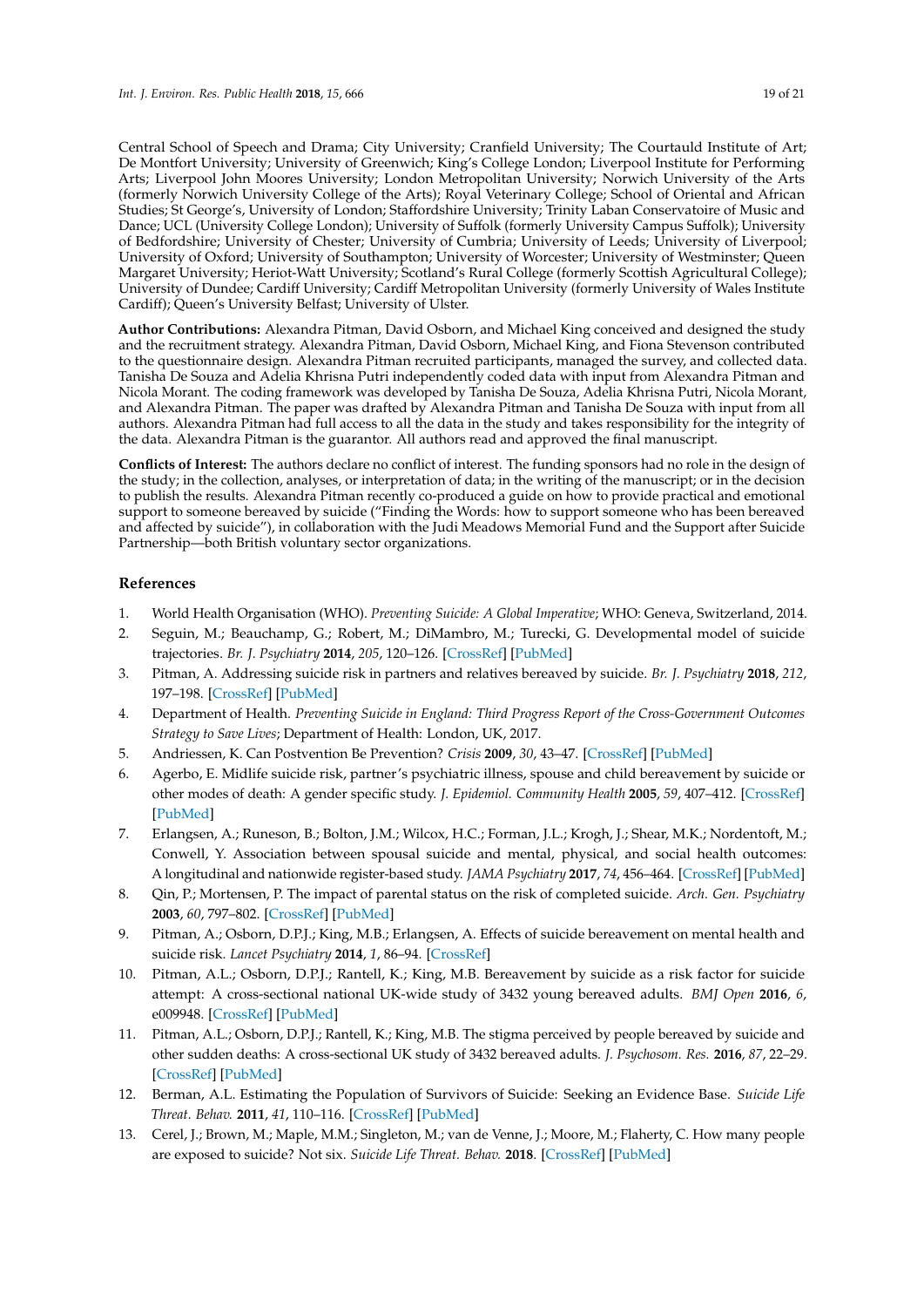- <span id="page-19-0"></span>14. Andriessen, K.; Rahman, B.; Draper, B.; Dudley, M.; Mitchell, P.B. Prevalence of exposure to suicide: A meta-analysis of population-based studies. *J. Psychiatr. Res.* **2017**, *88*, 113–120. [\[CrossRef\]](http://dx.doi.org/10.1016/j.jpsychires.2017.01.017) [\[PubMed\]](http://www.ncbi.nlm.nih.gov/pubmed/28199930)
- <span id="page-19-1"></span>15. Feigelman, W.; Cerel, J.; McIntosh, J.L.; Brent, D.; Gutin, N. Suicide exposures and bereavement among American adults: Evidence from the 2016 General Social Survey. *J. Affect. Disord.* **2017**, *227*, 1–6. [\[CrossRef\]](http://dx.doi.org/10.1016/j.jad.2017.09.056) [\[PubMed\]](http://www.ncbi.nlm.nih.gov/pubmed/29045914)
- <span id="page-19-2"></span>16. Cerel, J.; Maple, M.; van de Venne, J.; Brown, M.; Moore, M.; Flaherty, C. Suicide Exposure in the Population: Perceptions of Impact and Closeness. *Suicide Life Threat. Behav.* **2017**, *47*, 696–708. [\[CrossRef\]](http://dx.doi.org/10.1111/sltb.12333) [\[PubMed\]](http://www.ncbi.nlm.nih.gov/pubmed/28150414)
- <span id="page-19-3"></span>17. Van de Venne, J.; Cerel, J.; Moore, M.; Maple, M. Predictors of Suicide Ideation in a Random Digit Dial Study: Exposure to Suicide Matters. *Arch. Suicide Res.* **2017**, *21*, 425–437. [\[CrossRef\]](http://dx.doi.org/10.1080/13811118.2016.1211044) [\[PubMed\]](http://www.ncbi.nlm.nih.gov/pubmed/27440559)
- <span id="page-19-4"></span>18. Cerel, J.; Jordan, J.R.; Duberstein, P.R. The Impact of Suicide on the Family. *Crisis* **2008**, *29*, 38–44. [\[CrossRef\]](http://dx.doi.org/10.1027/0227-5910.29.1.38) [\[PubMed\]](http://www.ncbi.nlm.nih.gov/pubmed/18389644)
- <span id="page-19-5"></span>19. Pitman, A.L.; Stevenson, F.; Osborn, D.P.J.; King, M.B. The stigma associated with bereavement by suicide and other sudden deaths: A qualitative interview study. *Soc. Sci. Med.* **2018**, *198*, 121–129. [\[CrossRef\]](http://dx.doi.org/10.1016/j.socscimed.2017.12.035) [\[PubMed\]](http://www.ncbi.nlm.nih.gov/pubmed/29316512)
- <span id="page-19-6"></span>20. Pitman, A.L.; Rantell, K.; Moran, P.; Sireling, L.; Marston, L.; King, M.; Osborn, D. Support received after bereavement by suicide and other sudden deaths: A cross-sectional UK study of 3432 young bereaved adults. *BMJ Open* **2017**, *7*, e014487. [\[CrossRef\]](http://dx.doi.org/10.1136/bmjopen-2016-014487) [\[PubMed\]](http://www.ncbi.nlm.nih.gov/pubmed/28554915)
- <span id="page-19-7"></span>21. Dyregrov, K. What Do We Know About Needs for Help After Suicide in Different Parts of the World? *Crisis* **2011**, *32*, 310–318. [\[CrossRef\]](http://dx.doi.org/10.1027/0227-5910/a000098) [\[PubMed\]](http://www.ncbi.nlm.nih.gov/pubmed/21940240)
- <span id="page-19-8"></span>22. Peters, K.; Cunningham, C.; Murphy, G.; Jackson, D. "People look down on you when you tell them how he died": Qualitative insights into stigma as experienced by suicide survivors. *Int. J. Ment. Health Nurs.* **2016**, *25*, 251–257. [\[CrossRef\]](http://dx.doi.org/10.1111/inm.12210) [\[PubMed\]](http://www.ncbi.nlm.nih.gov/pubmed/26889754)
- <span id="page-19-9"></span>23. Nic an Fhailí, M.; Flynn, N.; Dowling, S. Experiences of suicide bereavement: A qualitative study exploring the role of the GP. *Br. J. Gen. Pract.* **2016**, *66*, e92–e98. [\[CrossRef\]](http://dx.doi.org/10.3399/bjgp16X683413) [\[PubMed\]](http://www.ncbi.nlm.nih.gov/pubmed/26823270)
- <span id="page-19-10"></span>24. Foggin, E.; McDonnell, S.; Cordingley, L.; Kapur, N.; Shaw, J.; Chew-Graham, C.A. GPs' experiences of dealing with parents bereaved by suicide: A qualitative study. *Br. J. Gen. Pract.* **2016**, *66*, e737–e746. [\[CrossRef\]](http://dx.doi.org/10.3399/bjgp16X686605) [\[PubMed\]](http://www.ncbi.nlm.nih.gov/pubmed/27528708)
- <span id="page-19-11"></span>25. White, A.; Holmes, M. Patterns of mortality across 44 countries among men and women aged 15–44 years. *J. Men's Health Gend.* **2006**, *3*, 139–151. [\[CrossRef\]](http://dx.doi.org/10.1016/j.jmhg.2006.04.002)
- <span id="page-19-12"></span>26. Pitman, A.; Krysinska, K.; Osborn, D.; King, M. Suicide in young men. *Lancet* **2012**, *379*, 2383–2392. [\[CrossRef\]](http://dx.doi.org/10.1016/S0140-6736(12)60731-4)
- <span id="page-19-13"></span>27. Pitman, A.L.; Osborn, D.P.J.; King, M.B. The use of internet-mediated cross-sectional studies in mental health research. *BJPsych Adv.* **2015**, *21*, 175–184. [\[CrossRef\]](http://dx.doi.org/10.1192/apt.bp.114.012948)
- <span id="page-19-14"></span>28. Braun, V.; Clarke, V. Using thematic analysis in psychology. *Qual. Res. Psychol.* **2006**, *3*, 77–101. [\[CrossRef\]](http://dx.doi.org/10.1191/1478088706qp063oa)
- <span id="page-19-15"></span>29. Tong, A.; Sainsbury, P.; Craig, J. Consolidated criteria for reporting qualitative research (COREQ): A 32-item checklist for interviews and focus groups. *Int. J. Qual. Health Care* **2007**, *19*, 349–357. [\[CrossRef\]](http://dx.doi.org/10.1093/intqhc/mzm042) [\[PubMed\]](http://www.ncbi.nlm.nih.gov/pubmed/17872937)
- <span id="page-19-16"></span>30. Dyregrov, K. Micro-Sociological Analysis of Social Support Following Traumatic Bereavement: Unhelpful and Avoidant Responses from the Community. *Omega (Westport)* **2004**, *48*, 23–44. [\[CrossRef\]](http://dx.doi.org/10.2190/T3NM-VFBK-68R0-UJ60)
- <span id="page-19-17"></span>31. Chapple, A.; Ziebland, S.; Hawton, K. Taboo and the different death? Perceptions of those bereaved by suicide or other traumatic death. *Sociol. Health Illn.* **2015**, *37*, 610–625. [\[CrossRef\]](http://dx.doi.org/10.1111/1467-9566.12224) [\[PubMed\]](http://www.ncbi.nlm.nih.gov/pubmed/25683372)
- <span id="page-19-18"></span>32. Peters, K.; Cunningham, C.; Murphy, G.; Jackson, D. Helpful and unhelpful responses after suicide: Experiences of bereaved family members. *Int. J. Ment. Health Nurs.* **2016**, *25*, 418–425. [\[CrossRef\]](http://dx.doi.org/10.1111/inm.12224) [\[PubMed\]](http://www.ncbi.nlm.nih.gov/pubmed/27037948)
- <span id="page-19-19"></span>33. Barnes, D.H. The Aftermath of Suicide among African Americans. *J. Black Psychol.* **2006**, *32*, 335–348. [\[CrossRef\]](http://dx.doi.org/10.1177/0095798406290470)
- <span id="page-19-20"></span>34. Wilson, D.M.; MacLeod, R.; Houttekier, D. Examining Linkages Between Bereavement Grief Intensity and Perceived Death Quality: Qualitative Findings. *Omega (Westport)* **2015**, *74*, 260–274. [\[CrossRef\]](http://dx.doi.org/10.1177/0030222815598442)
- <span id="page-19-21"></span>35. Aoun, S.M.; Breen, L.J.; Howting, D.A.; Rumbold, B.; McNamara, B.; Hegney, D. Who Needs Bereavement Support? A Population Based Survey of Bereavement Risk and Support Need. *PLoS ONE* **2015**, *10*, e0121101. [\[CrossRef\]](http://dx.doi.org/10.1371/journal.pone.0121101) [\[PubMed\]](http://www.ncbi.nlm.nih.gov/pubmed/25811912)
- <span id="page-19-22"></span>36. Begley, M.; Quayle, E. The Lived Experience of Adults Bereaved by Suicide. *Crisis* **2007**, *28*, 26–34. [\[CrossRef\]](http://dx.doi.org/10.1027/0227-5910.28.1.26) [\[PubMed\]](http://www.ncbi.nlm.nih.gov/pubmed/17555030)
- <span id="page-19-23"></span>37. Spillane, A.; Matvienko-Sikar, K.; Larkin, C.; Corcoran, P.; Arensman, E. What are the physical and psychological health effects of suicide bereavement on family members? An observational and interview mixed-methods study in Ireland. *BMJ Open* **2018**, *8*, e019472. [\[CrossRef\]](http://dx.doi.org/10.1136/bmjopen-2017-019472) [\[PubMed\]](http://www.ncbi.nlm.nih.gov/pubmed/29331974)